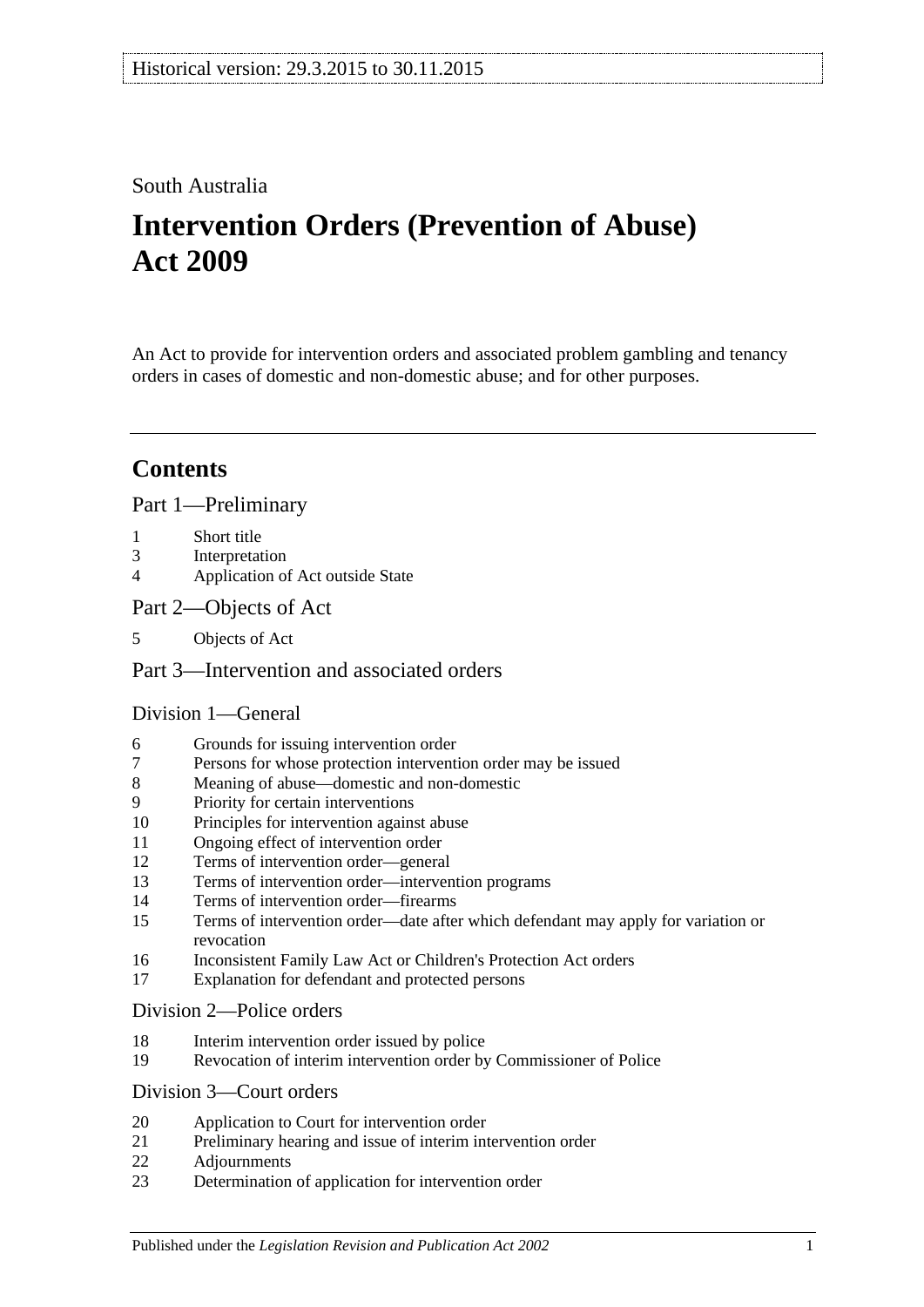- 24 [Problem gambling order](#page-17-0)
- 25 [Tenancy order](#page-17-1)

#### [Division 4—Variation or revocation of orders](#page-19-0)

- 26 [Intervention orders](#page-19-1)
- 27 [Problem gambling orders](#page-20-0)

#### [Division 5—Evidentiary matters](#page-20-1)

- 28 [Burden of proof](#page-20-2)
- 29 [Special arrangements for evidence and cross-examination](#page-20-3)

#### [Part 4—Foreign intervention orders](#page-21-0)

30 [Registration of foreign intervention order](#page-21-1)

#### [Part 5—Offences and enforcement](#page-22-0)

#### [Division 1—Offences](#page-22-1)

- 31 [Contravention of intervention order](#page-22-2)
- 32 [Landlord not to allow access to excluded defendant](#page-22-3)<br>33 Publication of report about proceedings or orders
- [Publication of report about proceedings or orders](#page-23-0)

#### [Division 2—Special police powers](#page-23-1)

- 34 [Powers facilitating service of intervention order](#page-23-2)
- 35 [Powers following service of intervention order](#page-24-0)
- 36 [Power to arrest and detain for contravention of intervention order](#page-24-1)
- 37 [Power to search for weapons and articles required to be surrendered by intervention order](#page-25-0)

#### [Division 3—Disclosure of information](#page-25-1)

38 [Disclosure to police of information relevant to locating defendant](#page-25-2)

#### [Part 6—Miscellaneous](#page-25-3)

- 39 [Delegation by intervention program manager](#page-25-4)
- 40 [Dealing with items surrendered under intervention order](#page-26-0)
- 41 [Evidentiary provision](#page-26-1)
- 42 [Regulations](#page-26-2)

#### [Schedule 1—Transitional provisions](#page-26-3)

#### Part 15—Transitional provisions

- 37 [Continuance of restraining orders](#page-26-4)
- 38 [Continuance of registered foreign restraining orders](#page-26-5)

#### [Legislative history](#page-27-0)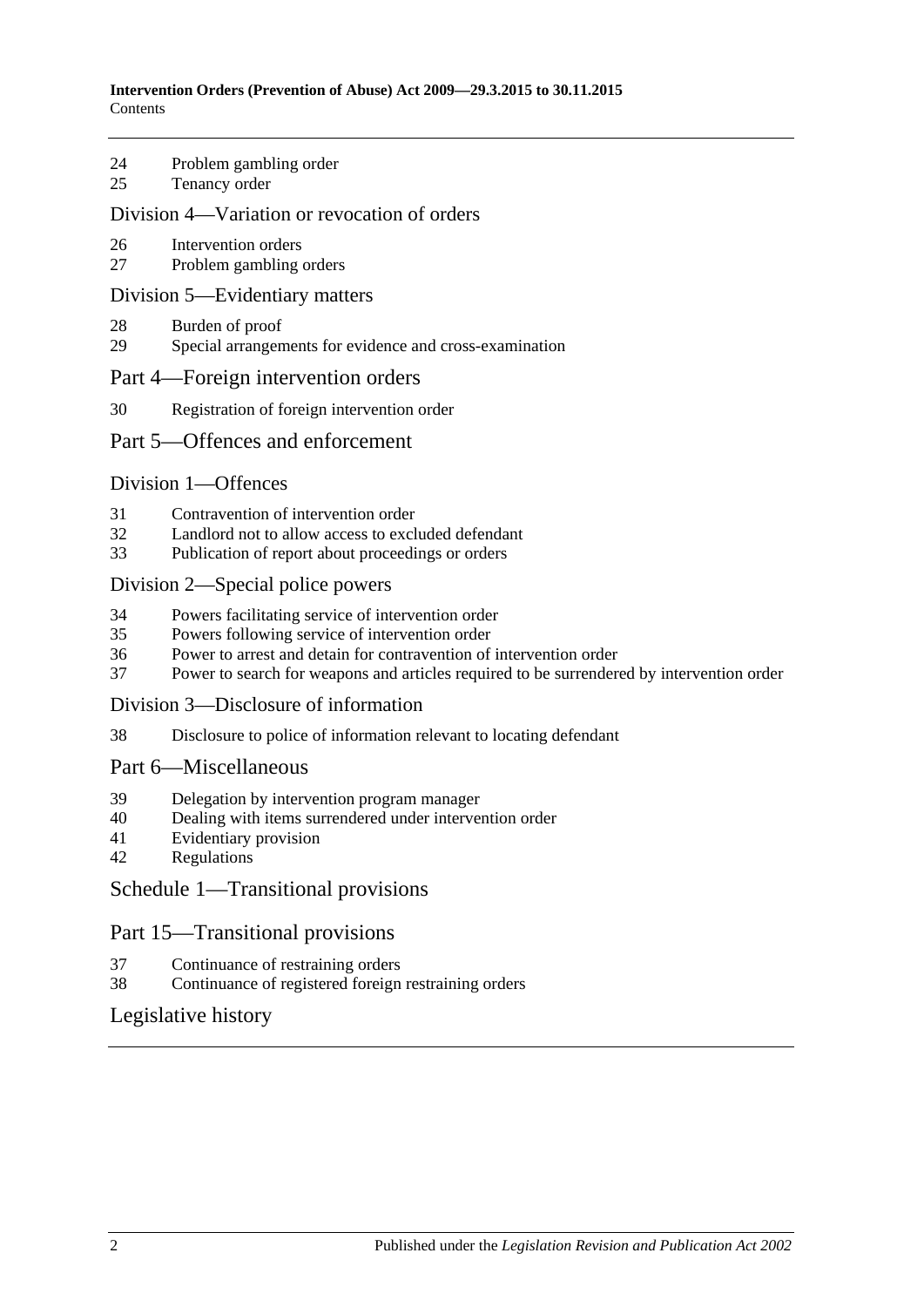## <span id="page-2-0"></span>**The Parliament of South Australia enacts as follows:**

# **Part 1—Preliminary**

## <span id="page-2-1"></span>**1—Short title**

This Act may be cited as the *Intervention Orders (Prevention of Abuse) Act 2009*.

#### <span id="page-2-2"></span>**3—Interpretation**

(1) In this Act, unless the contrary intention appears—

*abuse* and *act of abuse*—see [section](#page-5-0) 8;

*associated order* means a problem gambling order or tenancy order made in association with an intervention order (when an interim intervention order is confirmed as an intervention order or an intervention order is issued in substitution for an interim intervention order);

*case manager* means a person responsible for supervision of a defendant's participation in an intervention program;

*child* means a person who has not attained 18 years of age;

*Children's Protection Act order* means an order made under the *[Children's Protection](http://www.legislation.sa.gov.au/index.aspx?action=legref&type=act&legtitle=Childrens%20Protection%20Act%201993)  Act [1993](http://www.legislation.sa.gov.au/index.aspx?action=legref&type=act&legtitle=Childrens%20Protection%20Act%201993)*;

*contravene* includes fail to comply;

*Court* means the Magistrates Court of South Australia;

*defendant*—see [section](#page-4-4) 6;

*domestic abuse*—see [section](#page-7-1) 8(8);

*domestic partner* means a person who is a domestic partner within the meaning of the *[Family Relationships Act](http://www.legislation.sa.gov.au/index.aspx?action=legref&type=act&legtitle=Family%20Relationships%20Act%201975) 1975*, whether declared as such under that Act or not;

*Family Law Act order* means an order, injunction, undertaking, plan, recognisance or other form of obligation imposed or agreement made under the *Family Law Act 1975* of the Commonwealth;

*firearms terms*—see [section](#page-11-0) 14;

*foreign intervention order* means an order, notice or other form of requirement under the law of another State, a Territory of the Commonwealth or New Zealand declared by regulation to be a foreign intervention order;

*intervention order* includes an interim intervention order;

*intervention program* means a program that provides—

- (a) supervised treatment; or
- (b) supervised rehabilitation; or
- (c) supervised behaviour management; or
- (d) supervised access to support services; or
- (e) a combination of any 1 or more of the above,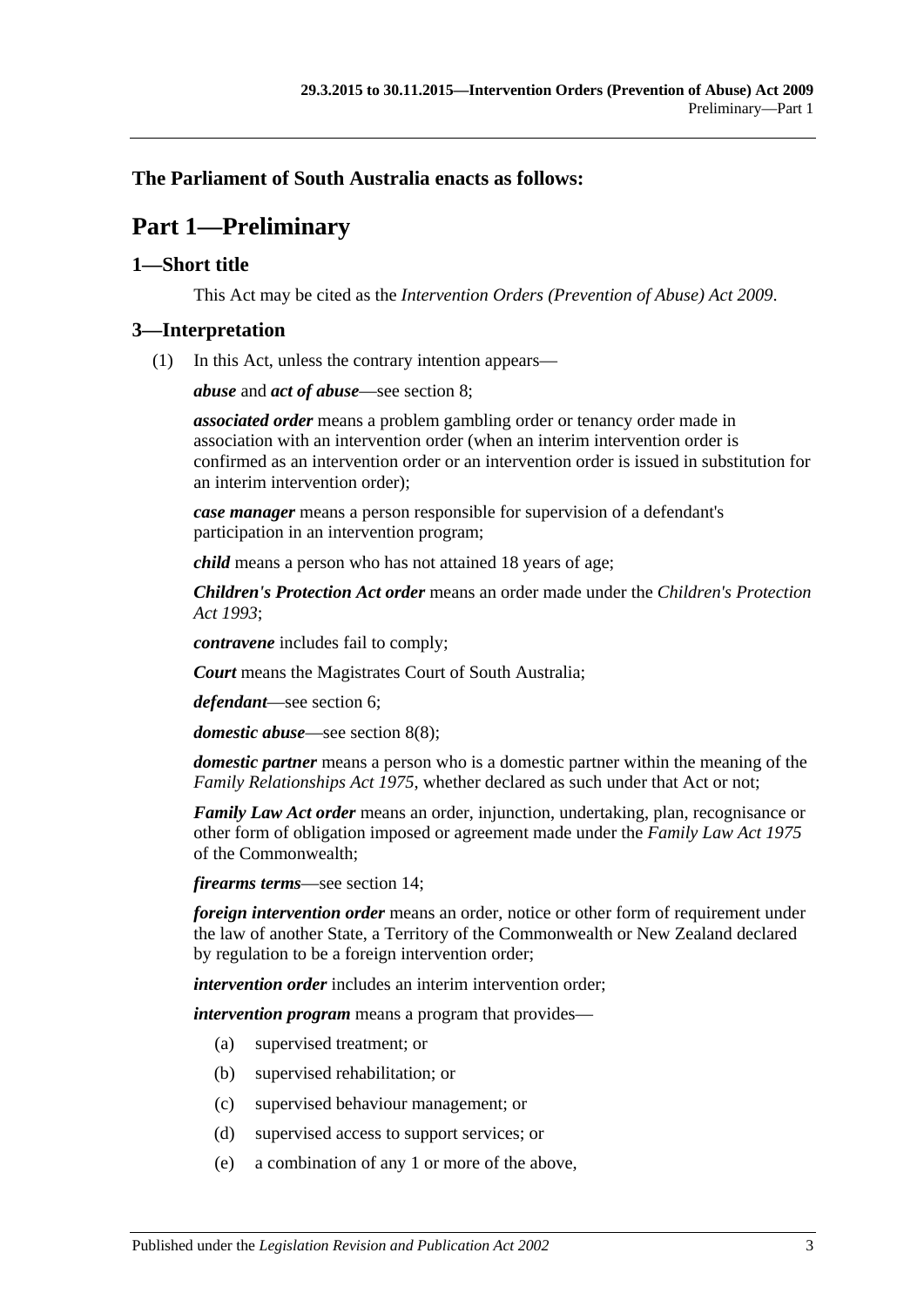designed to address behavioural problems (including problem gambling), substance abuse or mental impairment;

*intervention program manager* means a person employed by the South Australian Courts Administration Authority to have general oversight of intervention programs and coordinate the implementation of relevant court orders (and includes a delegate of such a person);

*issuing authority*, in relation to an intervention order, means the police officer or Court issuing the intervention order;

*non-domestic abuse*—see [section](#page-7-2) 8(9);

*offensive material*—see [subsection](#page-3-1) (2);

*Principal Registrar* means the Principal Registrar of the Court;

*problem gambling order*—see [section](#page-17-0) 24;

*protected person* means a person for whose protection an intervention order is issued;

*public sector agency* has the same meaning as in the *[Public Sector Act](http://www.legislation.sa.gov.au/index.aspx?action=legref&type=act&legtitle=Public%20Sector%20Act%202009) 2009*, but does not include the Legal Services Commission;

*relevant public sector agency* means—

- (a) the chief executive of the administrative unit of the Public Service that is, under a Minister, responsible for the administration of the *[Children's](http://www.legislation.sa.gov.au/index.aspx?action=legref&type=act&legtitle=Childrens%20Protection%20Act%201993)  [Protection Act](http://www.legislation.sa.gov.au/index.aspx?action=legref&type=act&legtitle=Childrens%20Protection%20Act%201993) 1993*; or
- (b) the chief executive of the administrative unit of the Public Service that is, under a Minister, responsible for the administration of the *[Education and](http://www.legislation.sa.gov.au/index.aspx?action=legref&type=act&legtitle=Education%20and%20Early%20Childhood%20Services%20(Registration%20and%20Standards)%20Act%202011)  [Early Childhood Services \(Registration and Standards\) Act](http://www.legislation.sa.gov.au/index.aspx?action=legref&type=act&legtitle=Education%20and%20Early%20Childhood%20Services%20(Registration%20and%20Standards)%20Act%202011) 2011*; or
- (c) the chief executive of the administrative unit of the Public Service that is, under a Minister, responsible for the administration of the *[Family and](http://www.legislation.sa.gov.au/index.aspx?action=legref&type=act&legtitle=Family%20and%20Community%20Services%20Act%201972)  [Community Services Act](http://www.legislation.sa.gov.au/index.aspx?action=legref&type=act&legtitle=Family%20and%20Community%20Services%20Act%201972) 1972*; or
- (d) the South Australian Housing Trust;

*tenancy agreement* means an agreement under which a person grants another person, for valuable consideration, a right (which may, but need not be, an exclusive right) to occupy premises for residential purposes, and includes a residential parks agreement within the meaning of the *[Residential Parks Act](http://www.legislation.sa.gov.au/index.aspx?action=legref&type=act&legtitle=Residential%20Parks%20Act%202007) 2007*;

*tenancy order*—see [section](#page-17-1) 25.

<span id="page-3-1"></span>(2) For the purposes of determining whether material is *offensive material*, the circumstances of a dealing with the material may be taken into account but, if material was inherently offensive material, the circumstances of a dealing with the material cannot be taken to have deprived it of that character.

#### <span id="page-3-0"></span>**4—Application of Act outside State**

This Act applies to an act of abuse whether it takes place in or outside this State and an intervention order may be issued against a person resident in or outside this State.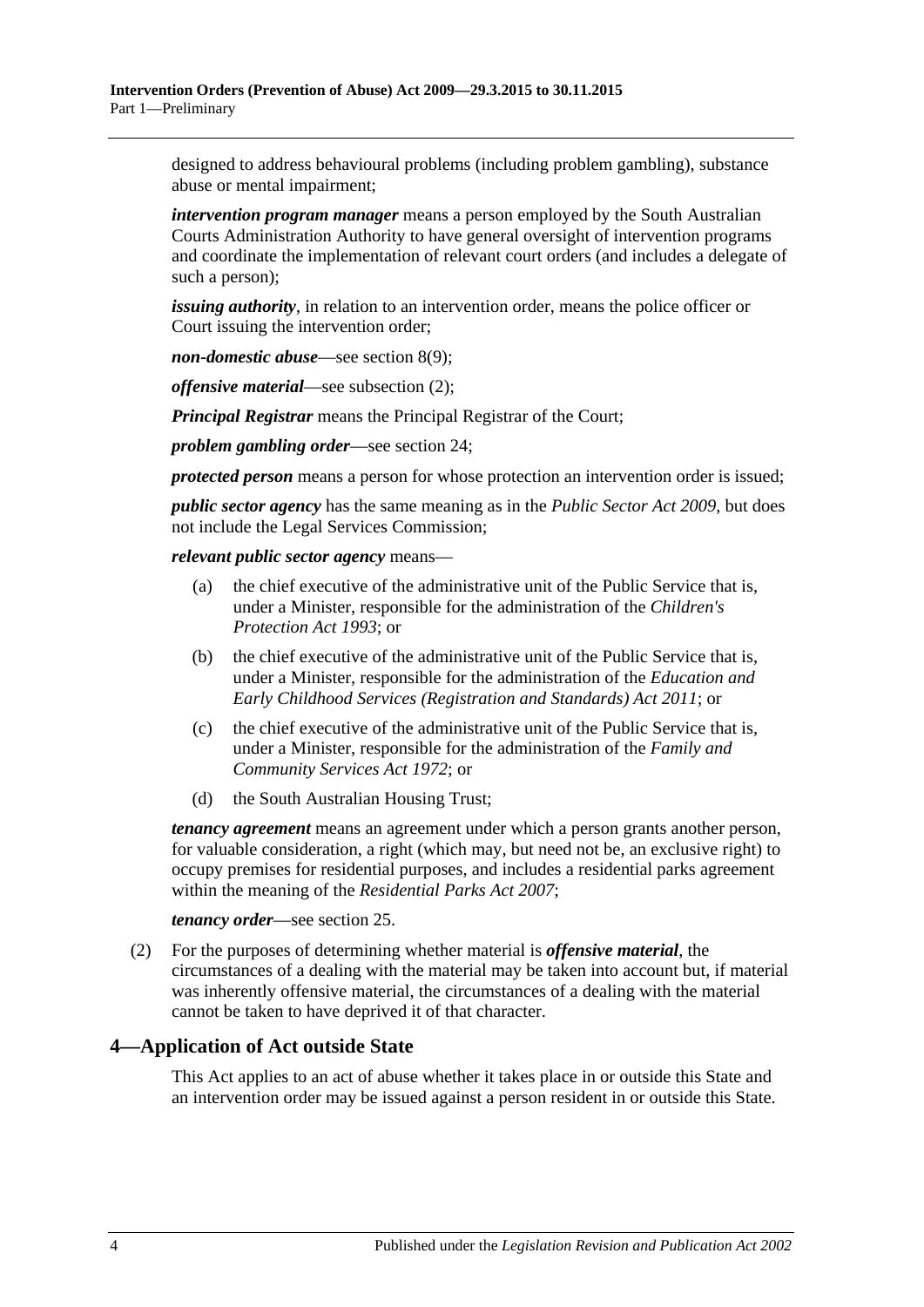# <span id="page-4-0"></span>**Part 2—Objects of Act**

## <span id="page-4-1"></span>**5—Objects of Act**

The objects of this Act are—

- (a) to assist in preventing domestic and non-domestic abuse, and the exposure of children to the effects of domestic and non-domestic abuse, by providing for—
	- (i) the issuing of intervention orders by police and the Court; and
	- (ii) the issuing of associated orders relating to problem gambling and tenancy agreements; and
	- (iii) the registration of foreign intervention orders; and
	- (iv) the enforcement of South Australian and foreign intervention orders; and
- (b) to provide special police powers of arrest, detention and search in connection with issuing, serving and enforcing intervention orders; and
- (c) to further protect persons suffering or witnessing domestic or non-domestic abuse by—
	- (i) providing for special arrangements for witnesses in proceedings under this Act; and
	- (ii) imposing limitations on publishing reports about proceedings or orders under this Act.

# <span id="page-4-2"></span>**Part 3—Intervention and associated orders**

## <span id="page-4-3"></span>**Division 1—General**

## <span id="page-4-4"></span>**6—Grounds for issuing intervention order**

There are grounds for issuing an intervention order against a person (the *defendant*) if—

- (a) it is reasonable to suspect that the defendant will, without intervention, commit an act of abuse against a person; and
- (b) the issuing of the order is appropriate in the circumstances.

## <span id="page-4-5"></span>**7—Persons for whose protection intervention order may be issued**

- (1) An intervention order may be issued for the protection of—
	- (a) any person against whom it is suspected the defendant will commit an act of abuse; or
	- (b) any child who may hear or witness, or otherwise be exposed to the effects of, an act of abuse committed by the defendant against a person.
- (2) An intervention order may be issued for the protection of a person even if that person is not an applicant for the order and the application is not made on his or her behalf.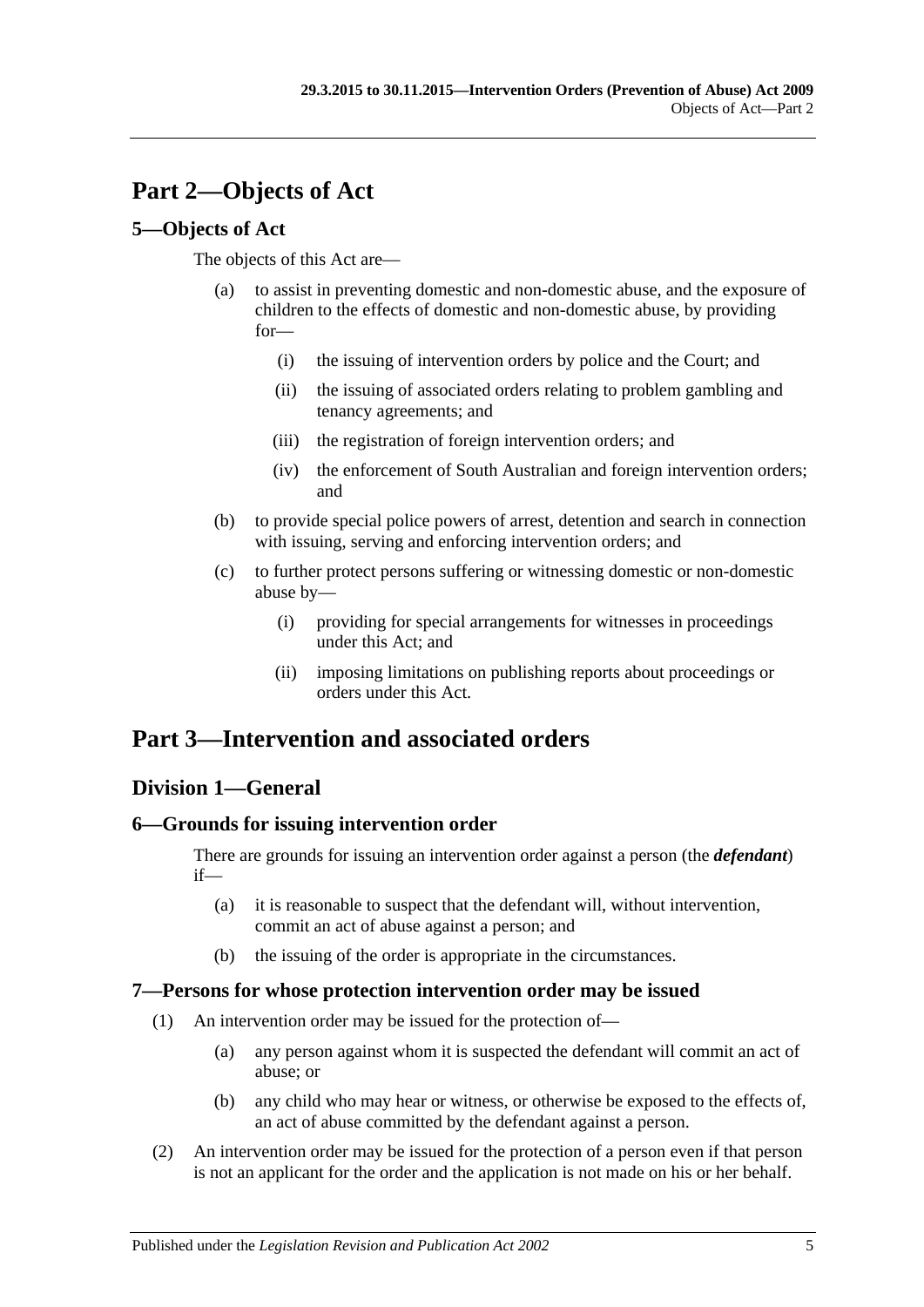(3) If an issuing authority proposes to intervene against a defendant for the protection of more than 1 person, it may do so by issuing a single intervention order or by issuing multiple intervention orders, as it considers appropriate in the circumstances.

#### <span id="page-5-0"></span>**8—Meaning of abuse—domestic and non-domestic**

- (1) *Abuse* may take many forms including physical, sexual, emotional, psychological or economic abuse.
- <span id="page-5-2"></span><span id="page-5-1"></span>(2) An act is an *act of abuse* against a person if it results in or is intended to result in—
	- (a) physical injury; or
	- (b) emotional or psychological harm; or
	- (c) an unreasonable and non-consensual denial of financial, social or personal autonomy; or
	- (d) damage to property in the ownership or possession of the person or used or otherwise enjoyed by the person.

#### (3) *Emotional or psychological harm* includes—

- (a) mental illness; and
- (b) nervous shock; and
- (c) distress, anxiety, or fear, that is more than trivial.

#### (4) **Emotional or psychological harm—examples**

Without limiting [subsection](#page-5-1) (2)(b), an act of abuse against a person resulting in emotional or psychological harm may be comprised of any of the following:

- (a) sexually assaulting the person or engaging in behaviour designed to coerce the person to engage in sexual activity;
- (b) unlawfully depriving the person of his or her liberty;
- (c) driving a vehicle in a reckless or dangerous manner while the person is a passenger in the vehicle;
- (d) causing the death of, or injury to, an animal;
- (e) following the person;
- (f) loitering outside the place of residence of the person or some other place frequented by the person;
- (g) entering or interfering with property in the possession of the person;
- (h) giving or sending offensive material to the person, or leaving offensive material where it will be found by, given to or brought to the attention of the person;
- (i) publishing or transmitting offensive material by means of the Internet or some other form of electronic communication in such a way that the offensive material will be found by, or brought to the attention of, the person;
- (j) communicating with the person, or to others about the person, by way of mail, telephone (including associated technology), fax or the Internet or some other form of electronic communication in a manner that could reasonably be expected to cause emotional or psychological harm to the person;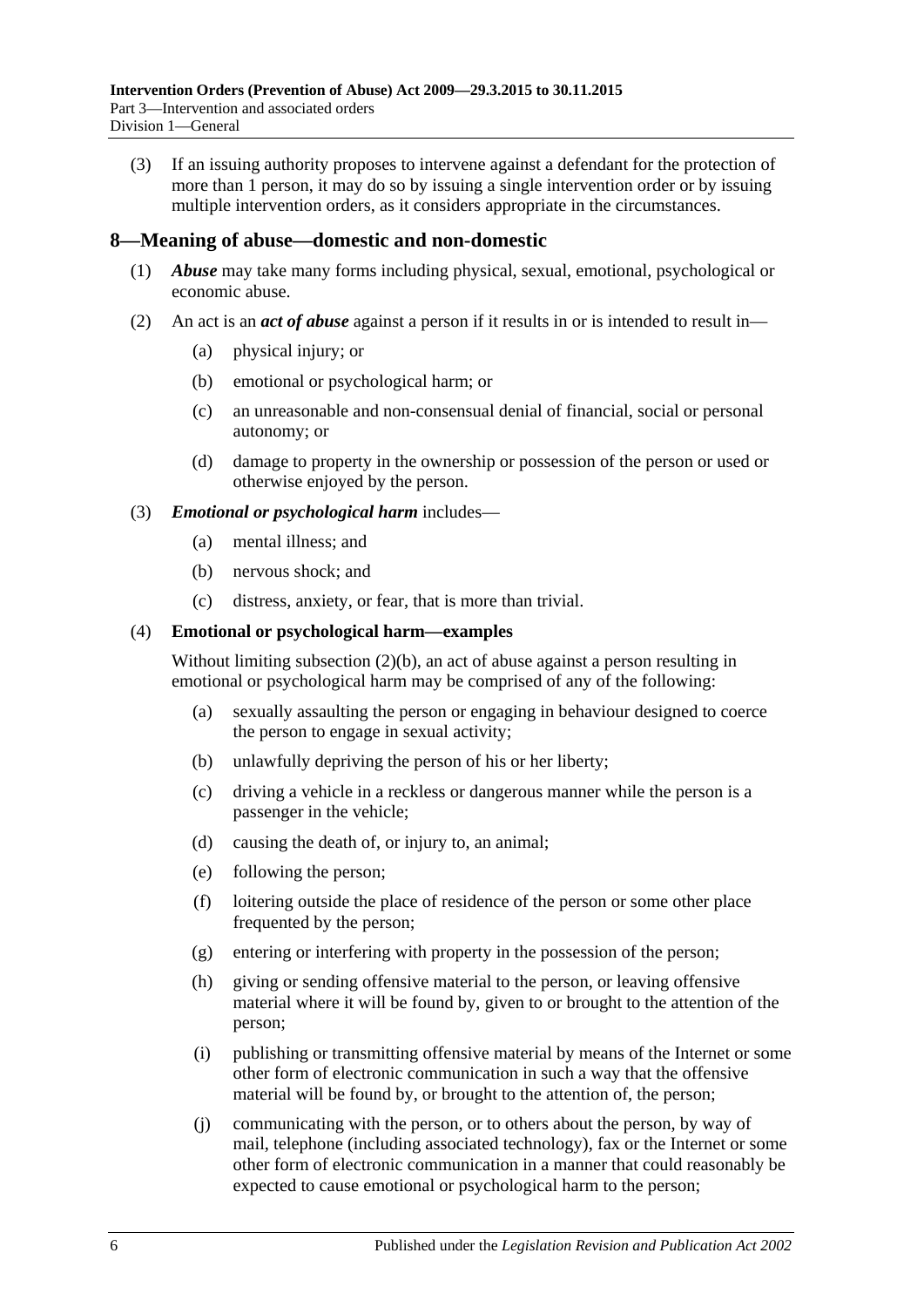- (k) keeping the person under surveillance;
- (l) directing racial or other derogatory taunts at the person;
- (m) threatening to withhold the person's medication or prevent the person accessing necessary medical equipment or treatment;
- (n) threatening to institutionalise the person;
- (o) threatening to withdraw care on which the person is dependent;
- (p) otherwise threatening to cause the person physical injury, emotional or psychological harm or an unreasonable and non-consensual denial of financial, social or domestic autonomy or to cause damage to property in the ownership or possession of the person or used or otherwise enjoyed by the person.

#### (5) **Unreasonable and non-consensual denial of financial, social or personal autonomy—examples**

Without limiting [subsection](#page-5-2)  $(2)(c)$ , an act of abuse against a person resulting in an unreasonable and non-consensual denial of financial, social or personal autonomy may be comprised of any of the following:

- (a) denying the person the financial autonomy that the person would have had but for the act of abuse;
- (b) withholding the financial support necessary for meeting the reasonable living expenses of the person (or any other person living with, or dependent on, the person) in circumstances in which the person is dependent on the financial support to meet those living expenses;
- (c) without lawful excuse, preventing the person from having access to joint financial assets for the purposes of meeting normal household expenses;
- (d) preventing the person from seeking or keeping employment;
- (e) causing the person through coercion or deception to—
	- (i) relinquish control over assets or income; or
	- (ii) claim social security payments; or
	- (iii) sign a power of attorney enabling the person's finances to be managed by another person; or
	- (iv) sign a contract for the purchase of goods or services; or
	- (v) sign a contract for the provision of finance; or
	- (vi) sign a contract of guarantee; or
	- (vii) sign any legal document for the establishment or operation of a business;
- (f) without permission, removing or keeping property that is in the ownership or possession of the person or used or otherwise enjoyed by the person;
- (g) disposing of property owned by the person, or owned jointly with the person, against the person's wishes and without lawful excuse;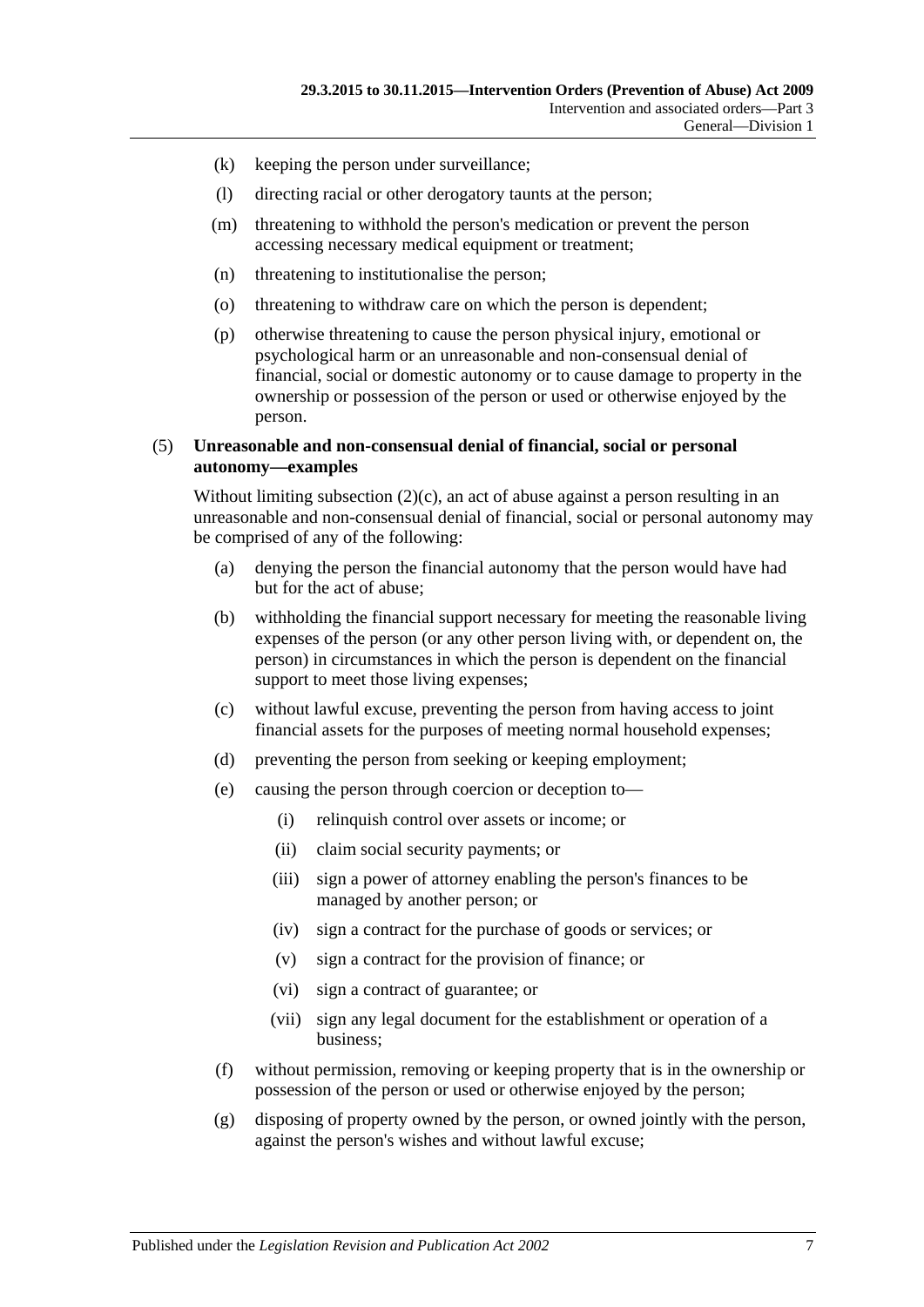- (h) preventing the person from making or keeping connections with the person's family, friends or cultural group, from participating in cultural or spiritual ceremonies or practices, or from expressing the person's cultural identity;
- (i) exercising an unreasonable level of control and domination over the daily life of the person.
- (6) If a defendant commits an act of abuse against a person, or threatens to do so, in order to cause emotional or psychological harm to another person or to deny another person financial, social or personal autonomy, the defendant commits an act of abuse against that other person.
- (7) A defendant may commit an act of abuse by causing or allowing another person to commit the act or to take part in the commission of the act.
- <span id="page-7-5"></span><span id="page-7-4"></span><span id="page-7-3"></span><span id="page-7-1"></span>(8) If the act of abuse is committed by a defendant against a person with whom the defendant is or was formerly in a relationship, it is referred to in this Act as an act of *domestic abuse*; and for that purpose, 2 persons are in a relationship if—
	- (a) they are married to each other; or
	- (b) they are domestic partners; or
	- (c) they are in some other form of intimate personal relationship in which their lives are interrelated and the actions of 1 affects the other; or
	- (d) 1 is the child, stepchild or grandchild, or is under the guardianship, of the other (regardless of age); or
	- (e) 1 is a child, stepchild or grandchild, or is under the guardianship, of a person who is or was formerly in a relationship with the other under [paragraph](#page-7-3) (a), [\(b\)](#page-7-4) or [\(c\)](#page-7-5) (regardless of age); or
	- (f) 1 is a child and the other is a person who acts in *loco parentis* in relation to the child; or
	- (g) 1 is a child who normally or regularly resides or stays with the other; or
	- (h) they are brothers or sisters or brother and sister; or
	- (i) they are otherwise related to each other by or through blood, marriage, a domestic partnership or adoption; or
	- (j) they are related according to Aboriginal or Torres Strait Islander kinship rules or are both members of some other culturally recognised family group; or
	- (k) 1 is the carer (within the meaning of the *[Carers Recognition Act](http://www.legislation.sa.gov.au/index.aspx?action=legref&type=act&legtitle=Carers%20Recognition%20Act%202005) 2005*) of the other.
- <span id="page-7-2"></span>(9) An act of abuse may be committed by a defendant against a person with whom the defendant is not, and was not formerly, in a relationship (including in circumstances where the defendant imagines such a relationship) and such an act of abuse is referred to in this Act as an act of *non-domestic abuse*.

## <span id="page-7-0"></span>**9—Priority for certain interventions**

Proceedings relating to intervention against domestic abuse and proceedings brought by a bail authority under section 23A of the *[Bail Act](http://www.legislation.sa.gov.au/index.aspx?action=legref&type=act&legtitle=Bail%20Act%201985) 1985* must, as far as practicable, be dealt with as a matter of priority.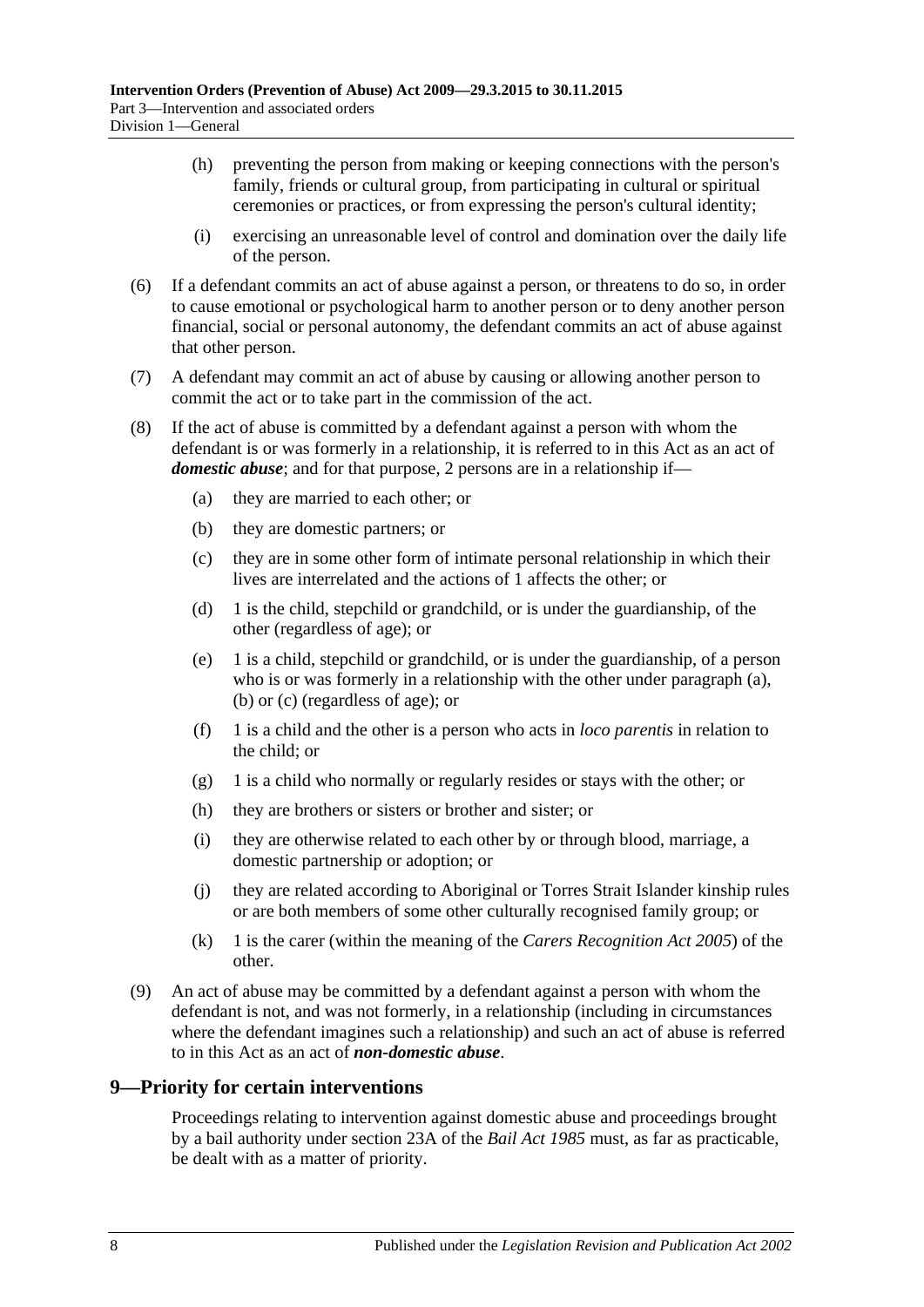## <span id="page-8-0"></span>**10—Principles for intervention against abuse**

- (1) The following must be recognised and taken into account in determining whether it is appropriate to issue an intervention order and in determining the terms of an intervention order:
	- (a) abuse occurs in all areas of society, regardless of socio-economic status, health, age, culture, gender, sexuality, ability, ethnicity and religion;
	- (b) abuse may involve overt or subtle exploitation of power imbalances and may consist of isolated incidents or patterns of behaviour;
	- (c) it is of primary importance to prevent abuse and to prevent children from being exposed to the effects of abuse;
	- (d) as far as is practicable, intervention should be designed—
		- (i) to encourage defendants who it is suspected will, without intervention, commit abuse to accept responsibility and take steps to avoid committing abuse; and
		- (ii) to minimise disruption to protected persons and any child living with a protected person and to maintain social connections and support for protected persons; and
		- (iii) to ensure continuity and stability in the care of any child living with a protected person; and
		- (iv) to allow education, training and employment of a protected person and any child living with a protected person, and arrangements for the care of such a child, to continue without interruption; and
		- (v) if the defendant is a child—
			- (A) to ensure the child has appropriate accommodation, care and supervision; and
			- (B) to ensure the child has access to appropriate educational and health services; and
			- (C) to allow the education, training and employment of the child to continue without interruption.
- (2) The following must also be taken into account in determining whether it is appropriate to issue an intervention order and in determining the terms of an intervention order:
	- (a) any relevant Family Law Act order or Children's Protection Act order of which the issuing authority has been informed;
	- (b) how the intervention order would be likely to affect contact (in accordance with a relevant Family Law Act order or Children's Protection Act order or otherwise) between—
		- (i) the protected person or the defendant; and
		- (ii) any child of, or in the care of, either of those persons;
	- (c) any relevant agreement or order for the division of property under the *Family Law Act 1975* of the Commonwealth, or the *[Domestic Partners Property](http://www.legislation.sa.gov.au/index.aspx?action=legref&type=act&legtitle=Domestic%20Partners%20Property%20Act%201996)  Act [1996](http://www.legislation.sa.gov.au/index.aspx?action=legref&type=act&legtitle=Domestic%20Partners%20Property%20Act%201996)* or a corresponding law of another jurisdiction, of which the issuing authority has been informed;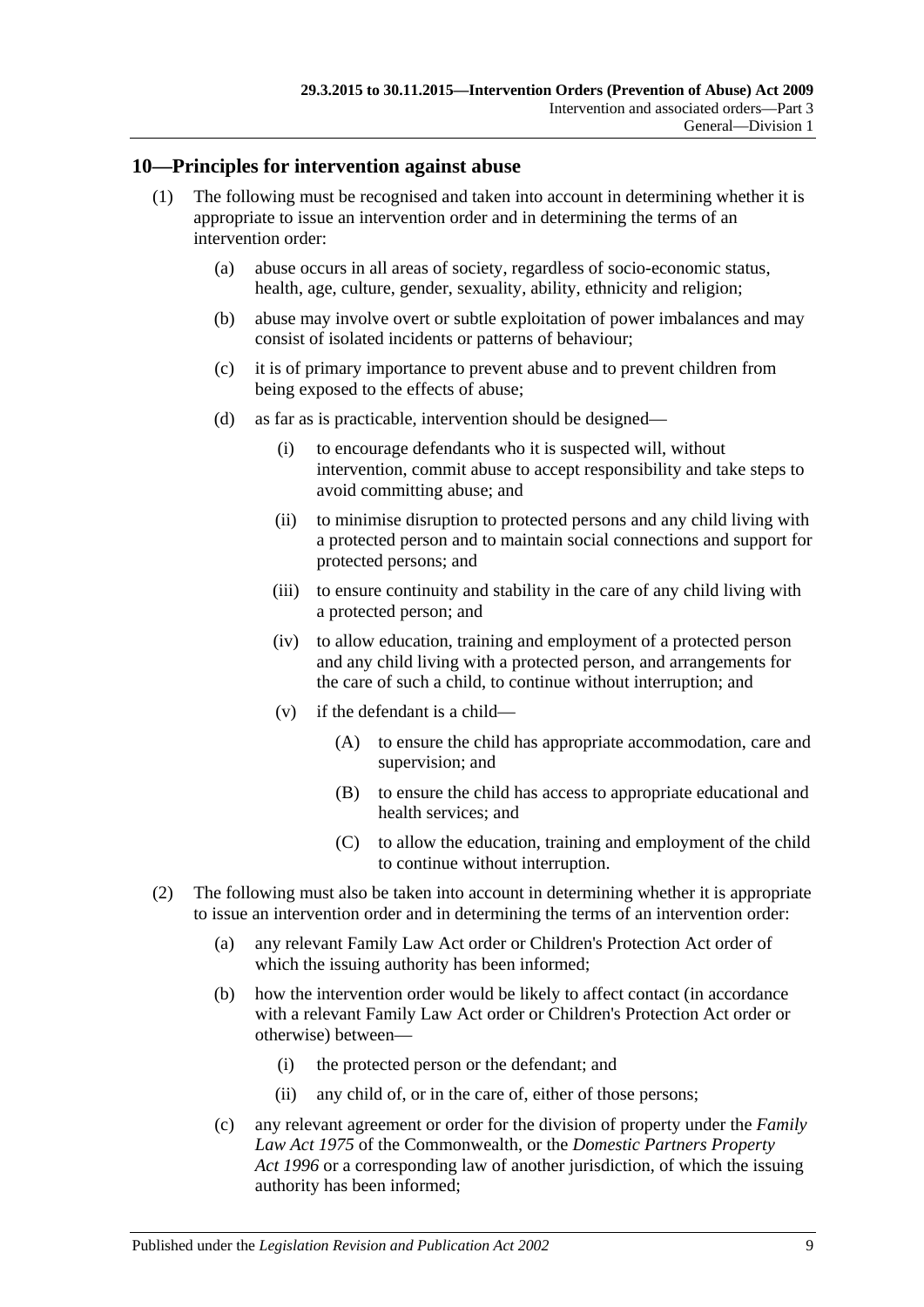- (d) if considering whether to prohibit the defendant from taking possession of property or to require the defendant to return property to a protected person or to allow a protected person to recover or have access to or make use of property—the income, assets and liabilities of the defendant and the protected person (to the extent that the issuing authority has been informed of those matters);
- (e) any other legal proceedings between the defendant and protected person of which the issuing authority has been informed.
- (3) Before issuing an intervention order the issuing authority must consider whether, if the whereabouts of a person proposed to be protected by the order are not known to the defendant, the issuing of the order would be counterproductive.
- (4) An issuing authority may take into account any other factor the authority considers relevant in the circumstances.

#### <span id="page-9-0"></span>**11—Ongoing effect of intervention order**

- (1) An intervention order is ongoing and continues in force (subject to any variation or substitution of the order under this Act) until it is revoked.
- (2) Consequently, an issuing authority may not fix a date for the expiry of an intervention order or otherwise limit the duration of an intervention order.

#### <span id="page-9-1"></span>**12—Terms of intervention order—general**

- <span id="page-9-3"></span><span id="page-9-2"></span>(1) An intervention order may do any 1 or more of the following:
	- (a) prohibit the defendant from being on premises at which a protected person resides or works;
	- (b) prohibit the defendant from being on specified premises frequented by a protected person;
	- (c) prohibit the defendant from being in a specified locality;
	- (d) prohibit the defendant from approaching within a specified distance of a protected person;
	- (e) prohibit the defendant from contacting, harassing, threatening or intimidating a protected person or any other person at a place where the protected person resides or works;
	- (f) prohibit the defendant from damaging specified property;
	- (g) prohibit the defendant from taking possession of specified personal property reasonably needed by a protected person;
	- (h) prohibit the defendant from causing or allowing another person to engage in the conduct referred to in any of [paragraphs](#page-9-2) (e) to  $(g)$ ;
	- (i) require the defendant to surrender specified weapons or articles that have been used, or that there is some reason to believe might be used, by the defendant to commit an act of abuse against a protected person;
	- (j) require the defendant to return specified personal property to a protected person;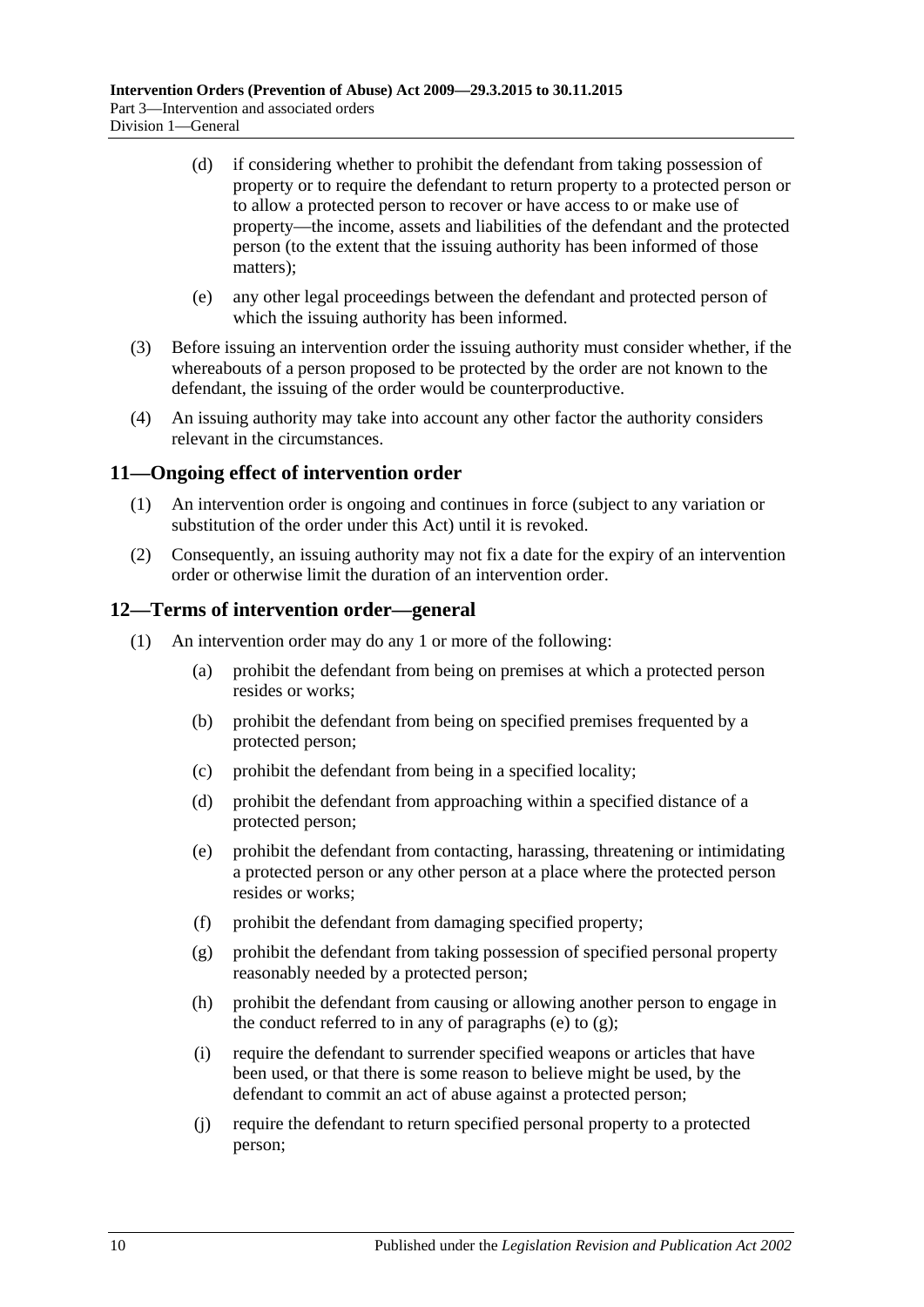- (k) require the defendant to allow a protected person to recover or have access to or make use of specified personal property and to allow the person to be accompanied by a police officer or other specified person while doing so;
- (l) impose any other requirement on the defendant to take, or to refrain from taking, specified action.
- (2) An intervention order may specify—
	- (a) conditions under which a prohibition imposed by the order does not apply; and
	- (b) conditions that must be complied with in relation to a requirement imposed by the order.
- (3) If an intervention order is designed to prevent a form of abuse involving the use or threatened use of particular weapons or articles, the terms of the order should, as far as is practicable, include surrender of the weapons or articles or other measures designed to minimise the risk of the defendant using or threatening to use the weapons or articles to commit an act of abuse against the protected person.
- (4) If an interim intervention order requires the surrender of specified weapons or articles, the order must provide for their safe keeping until the determination of proceedings under [section](#page-16-0) 23, but otherwise an intervention order may specify how surrendered weapons or articles are to be dealt with or disposed of.
- (5) An intervention order may be issued against the defendant in relation to premises or property despite the fact that the defendant has a legal or equitable interest in the premises or property.
- (6) If an intervention order prohibits the defendant from being on premises at which a protected person resides—
	- (a) the protected person may, despite any other Act or law, change any external door or window lock of the premises (and, if the premises are rented and a lock is so changed, the protected person must give a key to the lock to the landlord, except if the defendant is the landlord); and
	- (b) if the defendant is a party to a tenancy agreement for the premises—the defendant may not, despite any other Act or law, take any action to terminate the tenancy agreement before the determination of the proceedings under [section](#page-16-0) 23.

## <span id="page-10-0"></span>**13—Terms of intervention order—intervention programs**

- (1) An intervention order may require the defendant to undergo an assessment by the intervention program manager to determine—
	- (a) a form of intervention program that is appropriate for the defendant; and
	- (b) the defendant's eligibility for the services included on the program.
- (2) An intervention order issued by the Court may require the defendant to undertake an intervention program if the intervention program manager has advised the Court that—
	- (a) the defendant is eligible for the services to be included on the program in accordance with applicable eligibility criteria (if any); and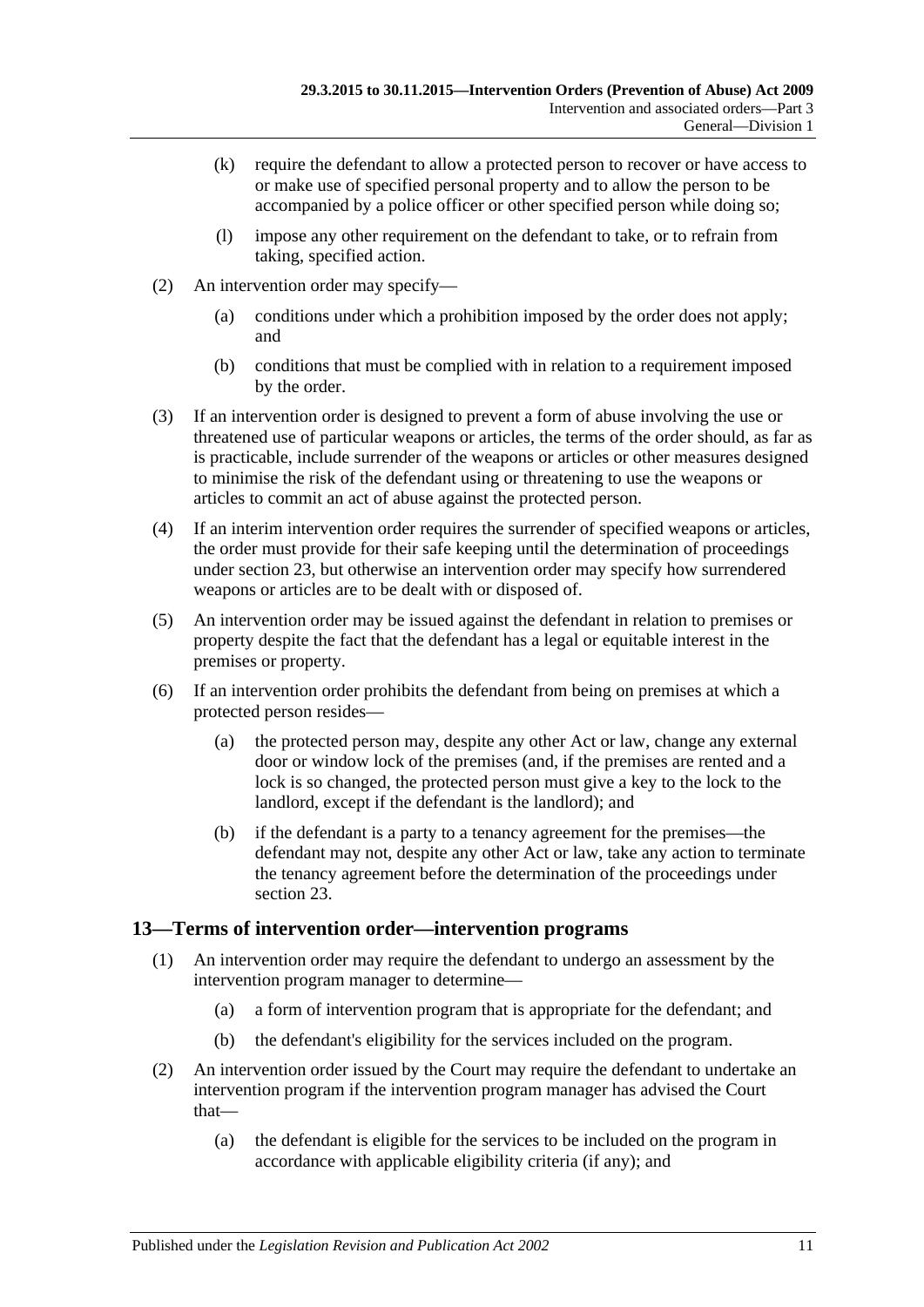- (b) those services are available for the defendant at a suitable time and place.
- (3) If an intervention order contains a requirement under this section, the defendant must comply with requirements regulating his or her participation in the assessment or intervention program notified from time to time by the defendant's case manager and a failure to comply with such a requirement constitutes a contravention of the term of the intervention order imposed under this section.

## <span id="page-11-0"></span>**14—Terms of intervention order—firearms**

- (1) Subject to this section, an intervention order must include the following terms (the *firearms terms*):
	- (a) any firearm in the possession of the defendant and any licence or permit held by the defendant authorising possession of a firearm must be surrendered to the Registrar of Firearms;
	- (b) while an intervention order remains in force against the defendant—
		- (i) any licence or permit held by the defendant authorising possession of a firearm is suspended; and
		- (ii) the defendant is disqualified from holding or obtaining a licence or permit authorising possession of a firearm; and
		- (iii) the defendant is prohibited from possessing a firearm in the course of his or her employment.
- (2) The Court need not include the firearms terms in an intervention order (other than an interim intervention order) if satisfied that the defendant has never been guilty of violent or intimidatory conduct and needs to have a firearm for purposes related to earning a livelihood.

## <span id="page-11-1"></span>**15—Terms of intervention order—date after which defendant may apply for variation or revocation**

- <span id="page-11-3"></span>(1) The Court may, when issuing or varying an intervention order (other than an interim intervention order), include a term fixing a date after which the defendant may apply for variation (or further variation) or revocation of the order.
- (2) The date must fall at least 12 months after the date of issue or variation of the order.
- (3) If the Court does not include in an intervention order (other than an interim intervention order) a term under [subsection](#page-11-3) (1), the intervention order will be taken to include a term fixing the date falling 12 months after the date of issue or variation of the order as the date after which the defendant may apply for variation (or further variation) or revocation of the order.

## <span id="page-11-2"></span>**16—Inconsistent Family Law Act or Children's Protection Act orders**

(1) An intervention order is invalid to the extent of any inconsistency with a Family Law Act order of a kind referred to in section 68R of the *Family Law Act 1975* of the Commonwealth (but the Court may resolve the inconsistency by exercising its power to revive, vary, discharge or suspend the Family Law Act order under that section).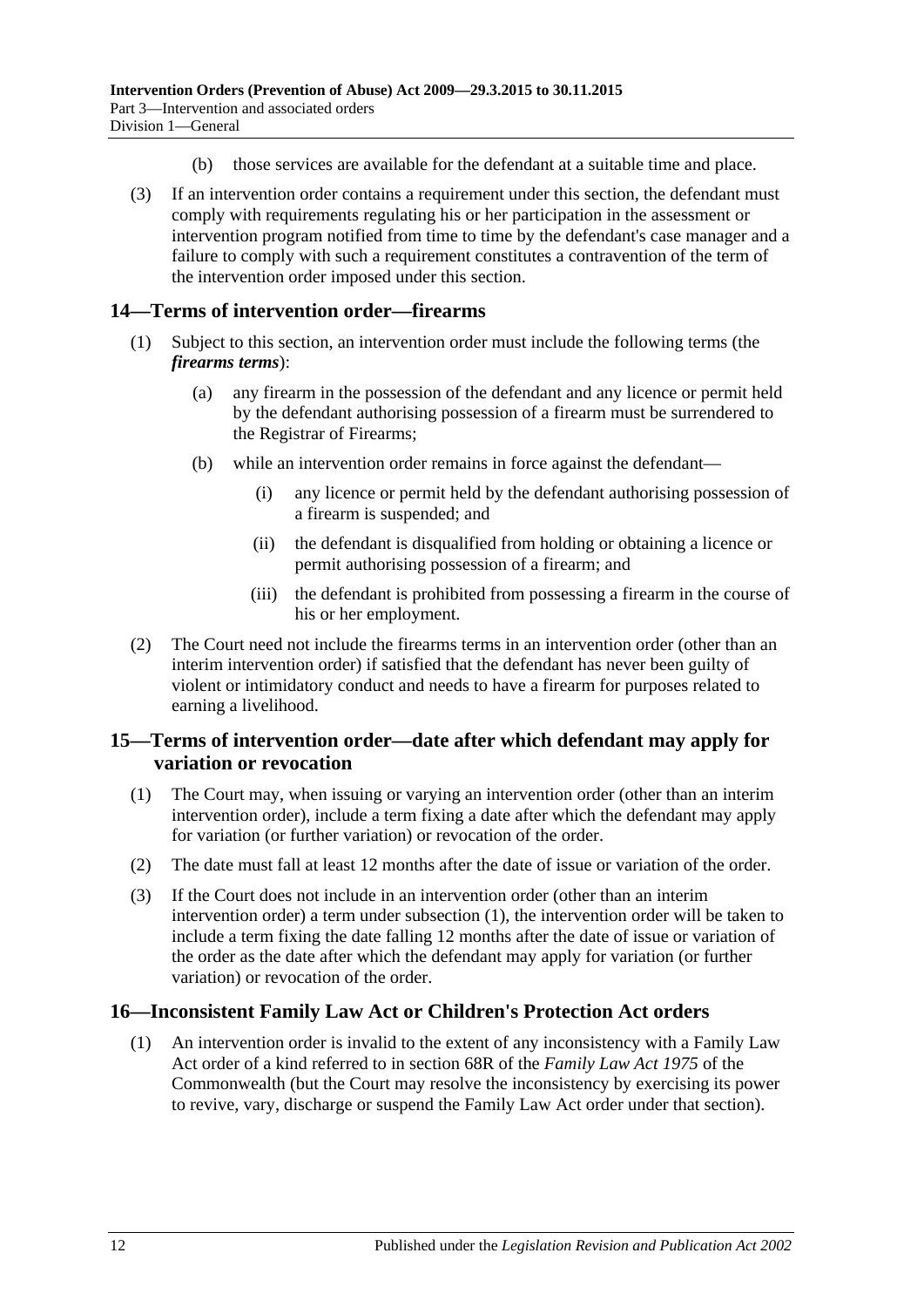(2) An intervention order prevails over an order under section 38 of the *[Children's](http://www.legislation.sa.gov.au/index.aspx?action=legref&type=act&legtitle=Childrens%20Protection%20Act%201993)  [Protection Act](http://www.legislation.sa.gov.au/index.aspx?action=legref&type=act&legtitle=Childrens%20Protection%20Act%201993) 1993* to the extent of any inconsistency (but the Youth Court may resolve the inconsistency by varying or revoking the order under that section on application under that Act).

## <span id="page-12-0"></span>**17—Explanation for defendant and protected persons**

An issuing authority must endeavour to ensure that the defendant and protected persons understand—

- (a) the terms and effect of an intervention order and any associated order, including, in the case of an interim intervention order, that the order acts as a summons; and
- (b) if relevant, the effect of [section](#page-11-2) 16; and
- (c) that a protected person cannot give permission for contravention of an order,

(but failure to do so will not make an order invalid).

## <span id="page-12-1"></span>**Division 2—Police orders**

## <span id="page-12-2"></span>**18—Interim intervention order issued by police**

- (1) Subject to [subsection](#page-12-3) (2), a police officer may issue an interim intervention order against a defendant if it appears to the police officer that there are grounds for issuing the order and the defendant is present before the police officer or in custody.
- <span id="page-12-3"></span>(2) If the police officer issuing the order is not of or above the rank of sergeant, the officer must, before issuing the order, obtain the authorisation (either orally or in writing) of a police officer of or above that rank.
- (3) An interim intervention order issued by a police officer must—
	- (a) be in a form approved by the Commissioner of Police; and
	- (b) identify the defendant and the persons protected by the order; and
	- (c) specify the prohibitions and requirements imposed by the order; and
	- (d) require the defendant to appear before the Court at a specified time and place (within 8 days after the date of the order or, if the Court will not be sitting at the place within that period, within 2 days after the Court next commences sitting at the place).
- (4) An interim intervention order issued by a police officer comes into force against the defendant when served on the defendant personally.
- (5) On an interim intervention order issued by a police officer being served on the defendant, the police officer issuing the order will be taken to have made an application to the Court for an intervention order and the defendant will be taken to have been issued a summons to appear before the Court as specified in the order for the purposes of the hearing and determination of the application under [section](#page-16-0) 23.
- (6) The Commissioner of Police must give a copy of an interim intervention order issued by a police officer to the Principal Registrar and each person protected by the order.
- <span id="page-12-4"></span>(7) A person against whom an interim intervention order is issued by a police officer must notify the Commissioner of Police in writing of an address for service.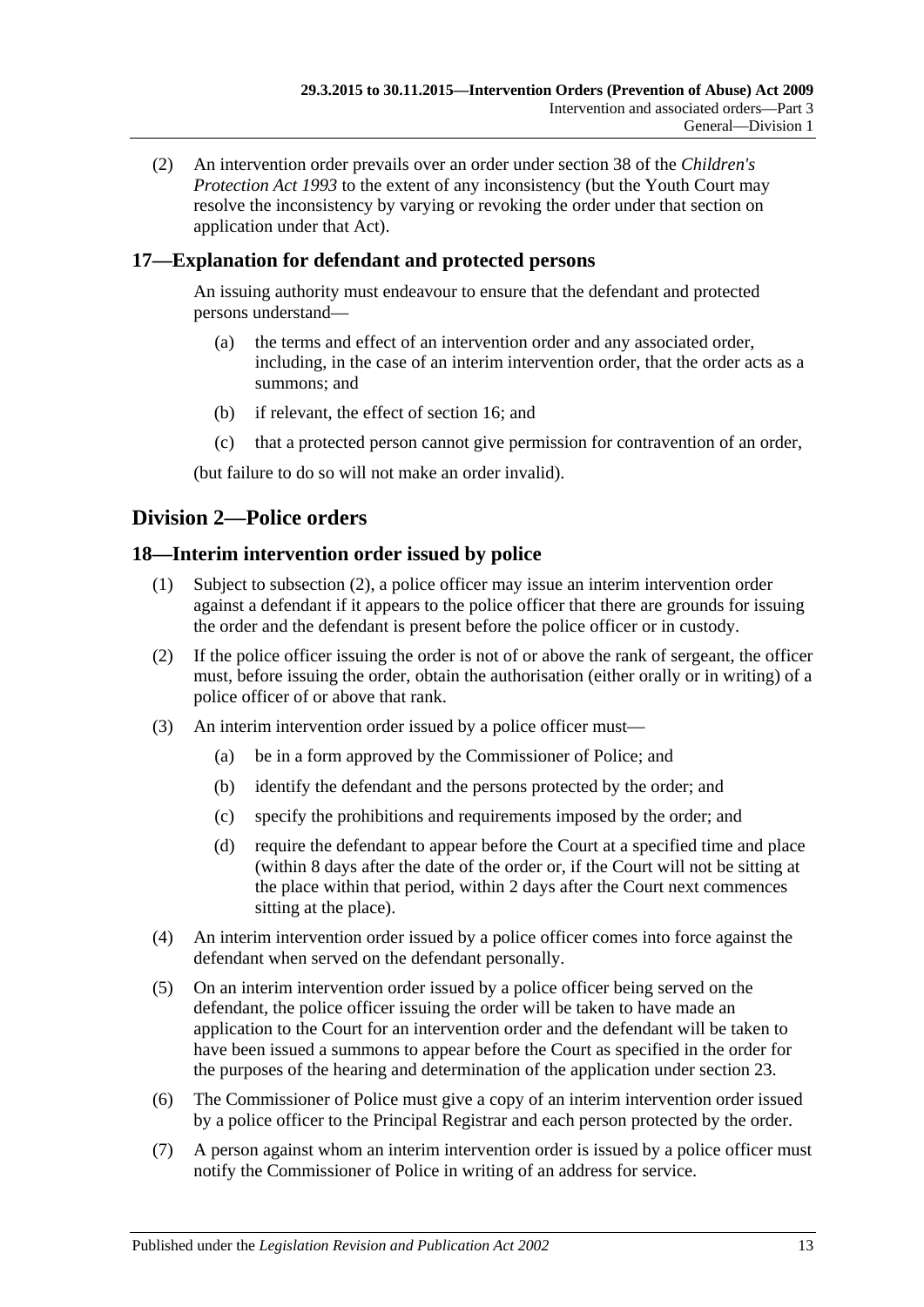- (8) The Commissioner of Police must notify the Principal Registrar of any address for service provided under [subsection](#page-12-4) (7).
- (9) The Principal Registrar must notify the relevant public sector agencies of the details of interim intervention orders issued by police officers.

## <span id="page-13-0"></span>**19—Revocation of interim intervention order by Commissioner of Police**

- (1) The Commissioner of Police may revoke an interim intervention order issued by a police officer by written notice served on the defendant personally or by post at the address for service provided by the defendant under this Act.
- (2) The Commissioner of Police must give a copy of a notice of revocation of an interim intervention order to the Principal Registrar and each person protected by the order.
- (3) The Principal Registrar must notify the relevant public sector agencies of the revocation of interim intervention orders by the Commissioner of Police.

## <span id="page-13-1"></span>**Division 3—Court orders**

## <span id="page-13-2"></span>**20—Application to Court for intervention order**

- (1) The following persons may make an application to the Court for an intervention order:
	- (a) a police officer;
	- (b) a person against whom it is alleged the defendant may commit an act of abuse or a suitable representative of such a person given permission to apply by the Court;
	- (c) a child who it is alleged may hear or witness, or otherwise be exposed to the effects of, an act of abuse committed by the defendant against a person;
	- (d) if the defendant or a person proposed to be protected by the order is a child and there is a Children's Protection Act order under section 38 of the *[Children's Protection Act](http://www.legislation.sa.gov.au/index.aspx?action=legref&type=act&legtitle=Childrens%20Protection%20Act%201993) 1993* in force in respect of the child—the Minister responsible for the administration of that Act.
- (2) If the person entitled to apply is a child, the application may be made—
	- (a) by the child with the permission of the Court, if the child has attained the age of 14 years; or
	- (b) on behalf of the child by—
		- (i) a parent or guardian of the child; or
		- (ii) a person with whom the child normally or regularly resides; or
		- (iii) some other suitable representative of the child given permission to apply by the Court.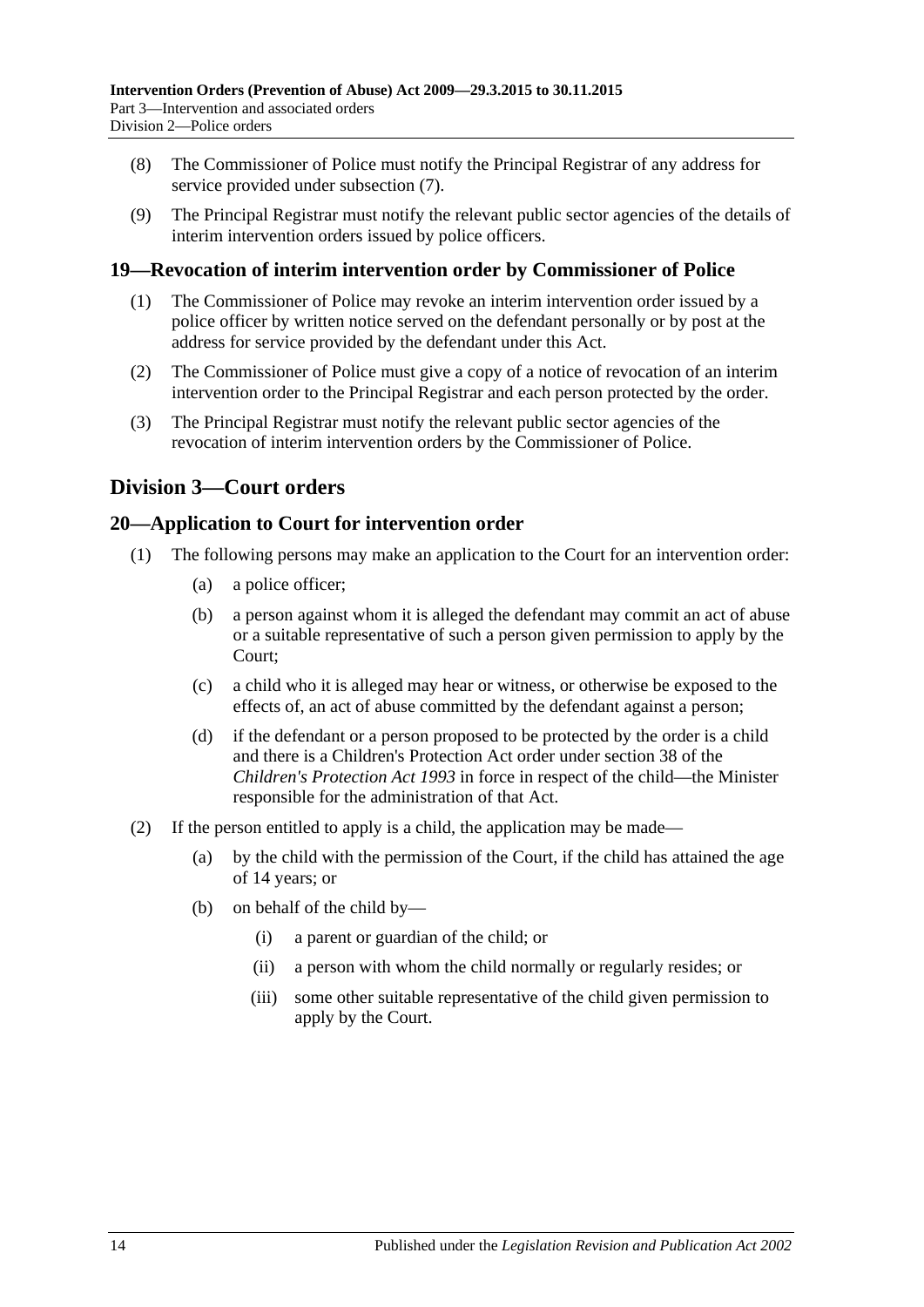- (3) The applicant must inform the Court of any relevant Family Law Act order, Children's Protection Act order or agreement or order for the division of property under the *Family Law Act 1975* of the Commonwealth, or the *[Domestic Partners Property](http://www.legislation.sa.gov.au/index.aspx?action=legref&type=act&legtitle=Domestic%20Partners%20Property%20Act%201996)  Act [1996](http://www.legislation.sa.gov.au/index.aspx?action=legref&type=act&legtitle=Domestic%20Partners%20Property%20Act%201996)* or a corresponding law of another jurisdiction, any pending application for such an order, and any other legal proceedings between a person proposed to be protected by the order and the defendant, of which the applicant is aware (but an intervention order is not invalid merely because the applicant fails to so inform the Court).
- (4) A single application relating to the same defendant may be made by any number of persons.

## <span id="page-14-0"></span>**21—Preliminary hearing and issue of interim intervention order**

- (1) On an application for an intervention order in circumstances in which an interim intervention order has not been issued by a police officer, the Court must hold a preliminary hearing as soon as practicable and without summoning the defendant to appear.
- (2) If the application is made by telephone or other electronic means in accordance with rules of Court—
	- (a) the preliminary hearing may occur by oral questioning of the applicant and any other available witness or by other means contemplated by the rules; and
	- (b) if the Court is not satisfied that it is an appropriate case for completing the preliminary hearing without requiring the personal attendance of the applicant, the Court may adjourn the hearing to a time and place fixed by the Court and inform the applicant of the time and place so fixed.
- (3) At the preliminary hearing, the Court may—
	- (a) issue an interim intervention order against a defendant if it appears to the Court that there are grounds for issuing the order; or
	- (b) dismiss the application on the grounds that the application is frivolous, vexatious, without substance or has no reasonable prospect of success or on any other ground considered sufficient by the Court.
- (4) If the applicant alleges non-domestic abuse and is a person other than a police officer, the Court must, in determining whether to exercise the discretion to dismiss the application, take into account—
	- (a) whether it might be appropriate and practicable for the parties to attempt to resolve the matter through mediation or by some other means; and
	- (b) whether the application is in the nature of a cross application; and
	- (c) any other matters that the Court considers relevant.
- (5) There is a presumption against exercising the discretion to dismiss the application if the applicant alleges an offence involving personal violence or an offence of stalking under section 19AA of the *[Criminal Law Consolidation Act](http://www.legislation.sa.gov.au/index.aspx?action=legref&type=act&legtitle=Criminal%20Law%20Consolidation%20Act%201935) 1935*.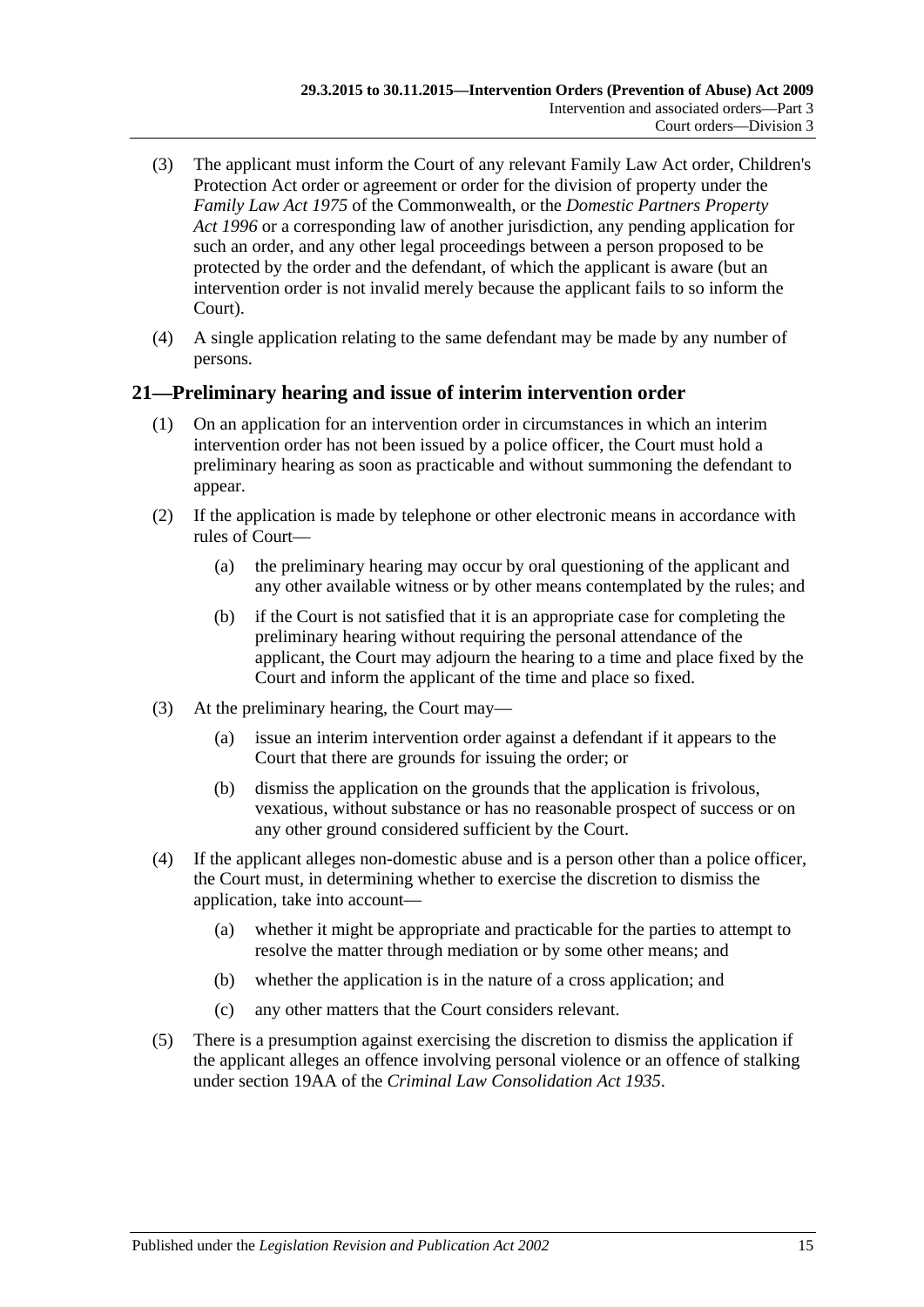- (6) The Court may issue an interim intervention order on the basis of evidence received in the form of an affidavit if the application is made by a police officer or a person introduced by a police officer but, in that case—
	- (a) the deponent must, if the defendant so requires, appear personally at the proceedings for the determination of the application to give oral evidence of the matters referred to in the affidavit; and
	- (b) if the deponent does not appear personally to give evidence as so required—the Court may not rely on the evidence contained in the affidavit for the purpose of determining the application.
- (7) An interim intervention order issued by the Court must—
	- (a) identify the defendant and the persons protected by the order; and
	- (b) specify the prohibitions and requirements imposed by the order; and
	- (c) require the defendant to appear before the Court at a specified time and place (within 8 days after the date of the order or, if the Court will not be sitting at the place within that period, within 2 days after the Court next commences sitting at the place).
- (8) An interim intervention order issued by the Court comes into force against the defendant when served on the defendant personally or in some other manner authorised by the Court.
- (9) On an interim intervention order issued by the Court being served on the defendant, the defendant will be taken to have been issued a summons to appear before the Court as specified in the order for the purposes of the hearing and determination of the application.
- (10) The Principal Registrar must give a copy of an interim intervention order issued by the Court to—
	- (a) the Commissioner of Police; and
	- (b) each person protected by the order; and
	- (c) if the applicant is not a police officer or a person protected by the order—the applicant.
- (11) The Principal Registrar must notify the relevant public sector agencies of the details of interim intervention orders issued by the Court.
- (12) A person against whom an interim intervention order is issued by the Court must notify the Principal Registrar in writing of an address for service.
- (13) If a hearing is adjourned under this section, the Court need not be constituted at the adjourned hearing of the same judicial officer as ordered the adjournment.

## <span id="page-15-0"></span>**22—Adjournments**

(1) The Court may, from time to time without requiring the attendance of any party, adjourn the hearing of an application for an intervention order at which a defendant is required by an interim intervention order to appear to a later date if satisfied that the interim intervention order has not been served or that there is other adequate reason for the adjournment.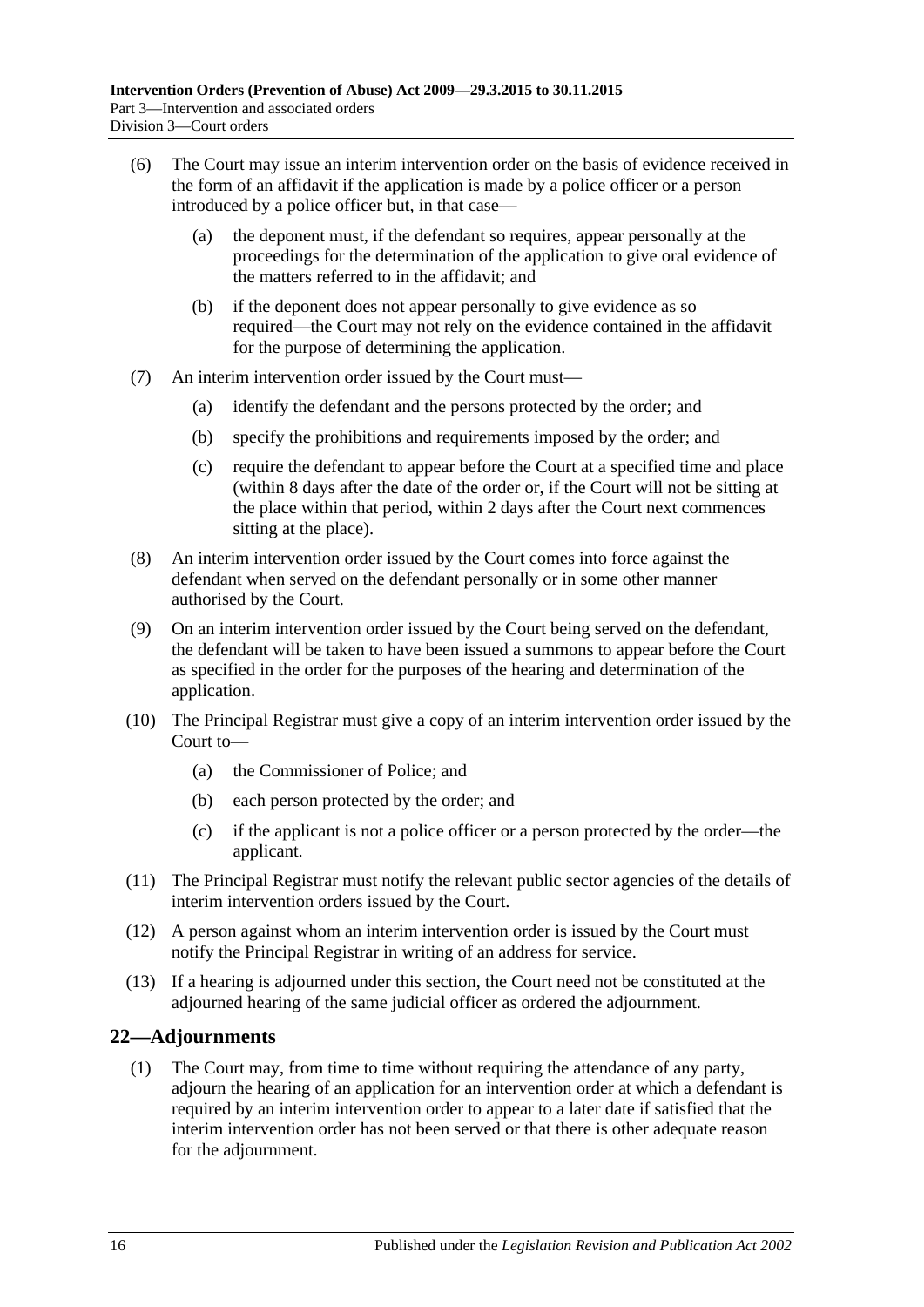- (2) The date fixed for an adjourned hearing must be within 8 days after the date on which the adjournment is ordered, unless the Court is satisfied—
	- (a) that a later date is required to enable the interim intervention order to be served; or
	- (b) that there is other adequate reason for fixing a later date.
- (3) If a hearing is adjourned under this section, the Court need not be constituted at the adjourned hearing of the same judicial officer as ordered the adjournment.

## <span id="page-16-0"></span>**23—Determination of application for intervention order**

- (1) On the hearing of an application for an intervention order, the Court may—
	- (a) confirm the interim intervention order issued against the defendant as an intervention order; or
	- (b) issue an intervention order in substitution for an interim intervention order issued against the defendant; or
	- (c) dismiss the application and revoke the interim intervention order issued against the defendant.
- (2) An intervention order may be confirmed or issued in the absence of the defendant if the defendant failed to appear at the hearing of the application as required by the interim intervention order issued against the defendant or by conditions of bail.
- (3) If a defendant disputes some or all of the grounds on which an intervention order is sought but consents to the order, the Court may confirm or issue the order without receiving any further submissions or evidence as to the grounds.
- (4) If an interim intervention order is confirmed, the order continues in force against the defendant as an intervention order without any further requirement for service.
- (5) An intervention order that is issued in substitution for an interim intervention order comes into force against the defendant when served on the defendant personally or in some other manner authorised by the Court (and until the order is so served the interim intervention order continues in force against the defendant).
- (6) If an interim intervention order is revoked, the Principal Registrar must serve written notice of the revocation on the defendant personally or by post at the address for service provided by the defendant under this Act or in some other manner authorised by the Court.
- (7) The Principal Registrar must give a copy of an intervention order issued by the Court, or a notice of revocation of an interim intervention order, to—
	- (a) the Commissioner of Police; and
	- (b) each person protected by the order; and
	- (c) if the applicant is not a police officer or a person protected by the order—the applicant.
- (8) The Principal Registrar must notify the relevant public sector agencies of the details of intervention orders issued by the Court and of the revocation of interim intervention orders by the Court.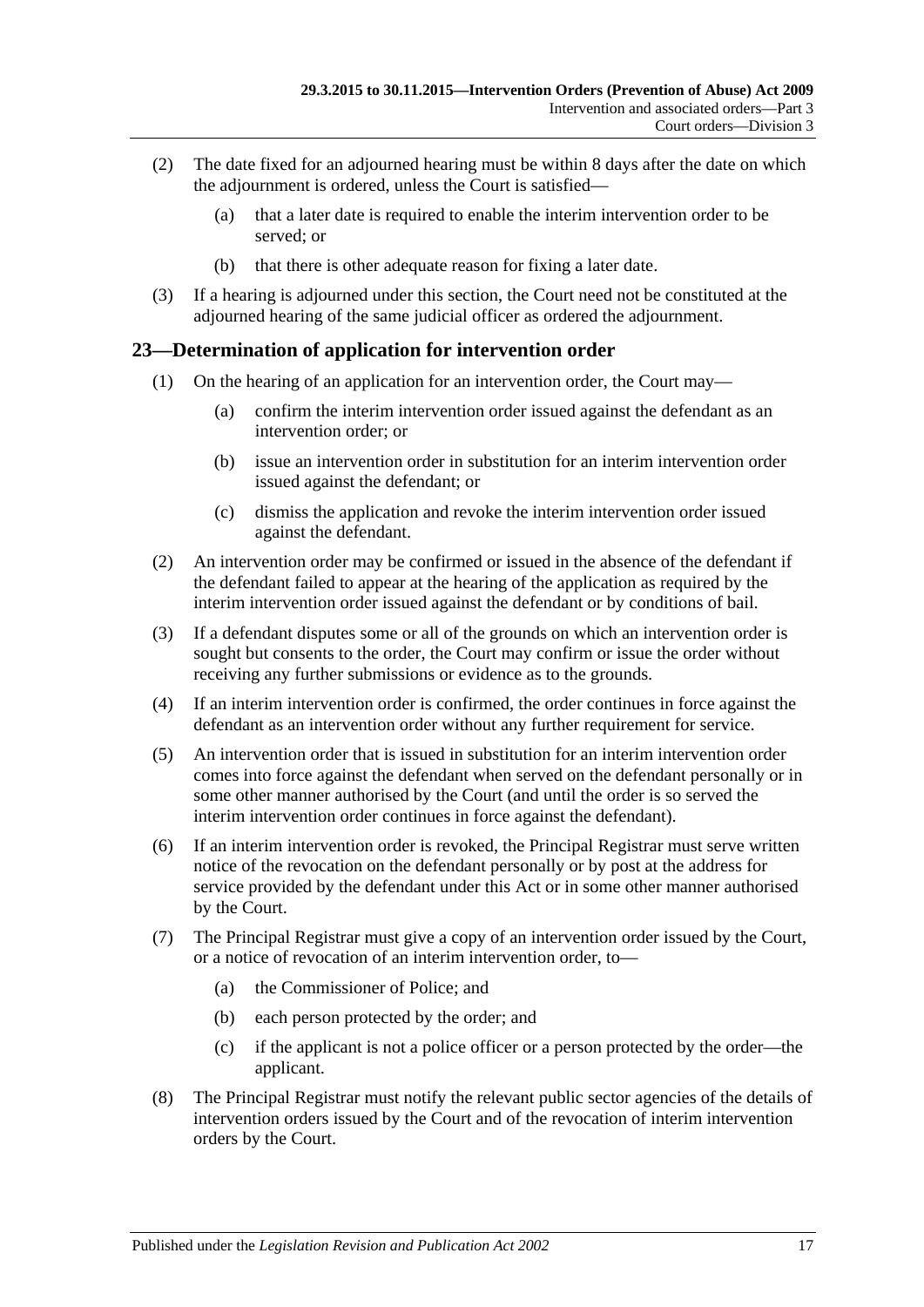## <span id="page-17-0"></span>**24—Problem gambling order**

- (1) If the Court confirms an interim intervention order as an intervention order against a defendant or issues an intervention order against a defendant in substitution for an interim intervention order, the Court may make an order (a *problem gambling order*) that the defendant is subject to a problem gambling family protection order under the *[Problem Gambling Family Protection Orders Act](http://www.legislation.sa.gov.au/index.aspx?action=legref&type=act&legtitle=Problem%20Gambling%20Family%20Protection%20Orders%20Act%202004) 2004* imposing specified requirements or orders of a kind that could be imposed by the Independent Gambling Authority under that Act.
- (2) A problem gambling order must be served on the defendant personally or in some other manner authorised by the Court and is not binding on the defendant until so served.
- (3) If the problem gambling family protection order to which the defendant is subject includes an attachment order (within the meaning of the *[Problem Gambling Family](http://www.legislation.sa.gov.au/index.aspx?action=legref&type=act&legtitle=Problem%20Gambling%20Family%20Protection%20Orders%20Act%202004)  [Protection Orders Act](http://www.legislation.sa.gov.au/index.aspx?action=legref&type=act&legtitle=Problem%20Gambling%20Family%20Protection%20Orders%20Act%202004) 2004*), the attachment order must be served on the third person specified in the order personally or in some other manner authorised by the Court and is not binding on the third person until so served.
- (4) A problem gambling order continues in force (subject to any variation of the order under this Act) until it is revoked.
- (5) If the Court orders that the defendant is subject to a problem gambling family protection order, the Principal Registrar must give a copy of the order to—
	- (a) the Independent Gambling Authority; and
	- (b) the proprietor or licensee of any premises specified in the order; and
	- (c) the Commissioner of Police; and
	- (d) each person for whose benefit the order is made; and
	- (e) if the applicant for the intervention order is not a police officer or a person protected by the order—the applicant.

#### <span id="page-17-1"></span>**25—Tenancy order**

- $(1)$  If—
	- (a) the Court confirms an interim intervention order as an intervention order against a defendant or issues an intervention order against a defendant in substitution for an interim intervention order; and
	- (b) the intervention order prohibits the defendant from being on premises at which a protected person resides; and
	- (c) the defendant and protected person previously resided together on the premises; and
	- (d) the premises are subject to a tenancy agreement to which the defendant is a party,

the Court may make an order (a *tenancy order*) that the defendant will be taken to have assigned the defendant's interest in the tenancy agreement to a specified person or persons with the landlord's consent.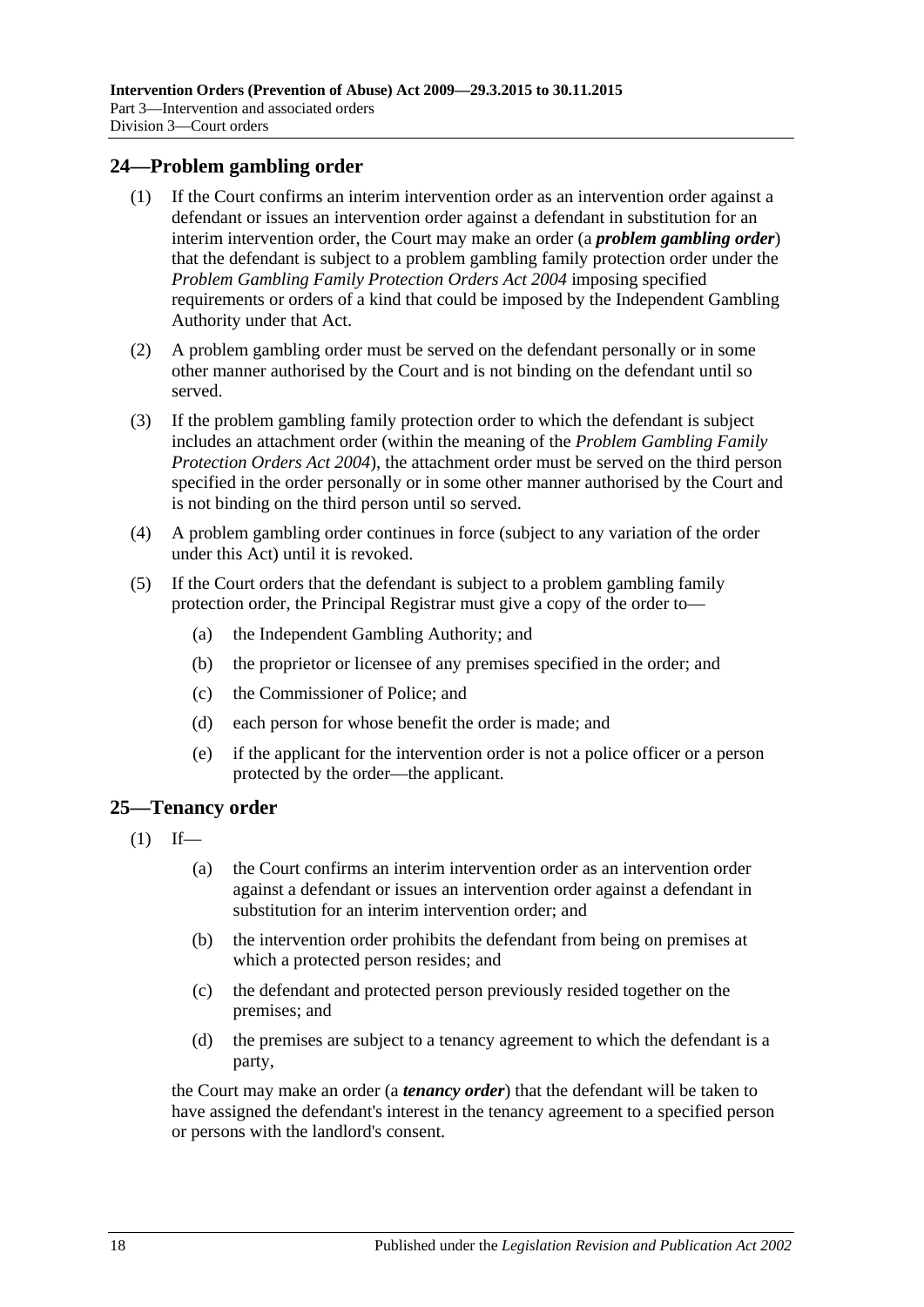- (2) However, a tenancy order may only be made if the Court is satisfied that the assignee consents to the assignment and—
	- (a) in a case where—
		- (i) the landlord is a community housing provider registered under the *Community Housing Providers National Law*; and
		- (ii) the premises constitute community housing within the meaning of that Law,

the assignee meets the eligibility requirements for such community housing and any membership or other requirements of the landlord associated with occupation of those premises; and

- (b) in a case where the landlord is the South Australian Housing Trust or a subsidiary of the South Australian Housing Trust—the assignee meets the eligibility requirements of the Trust; and
- (c) in any case—the assignee could reasonably be expected to comply with the obligations under the tenancy agreement,

(so that it would be unreasonable for the landlord to withhold consent to the assignment).

- (3) A tenancy order takes effect on the day on which it is made or on such later day as is specified in the order.
- (4) If a tenancy order is made—
	- (a) the effect of the assignment is that the assignee is substituted for the assignor as tenant under the tenancy agreement (but the assignor remains responsible for liabilities that accrued before the date of the assignment); and
	- (b) the assignee is liable to indemnify the assignor for liabilities incurred by the assignor to the landlord because of a breach of the tenancy agreement by the assignee; and
	- (c) an amount paid by the assignor and held by way of security for the performance of obligations under the tenancy agreement will (unless the parties agree to the contrary) continue to be held as security for the proper performance by the assignee of obligations under the tenancy agreement.
- (5) The Registrar must give a copy of a tenancy order to—
	- (a) the protected person; and
	- (b) the defendant; and
	- (c) the landlord; and
	- (d) if the assignee is not the protected person—the assignee; and
	- (e) the Registrar of the South Australian Civil and Administrative Tribunal.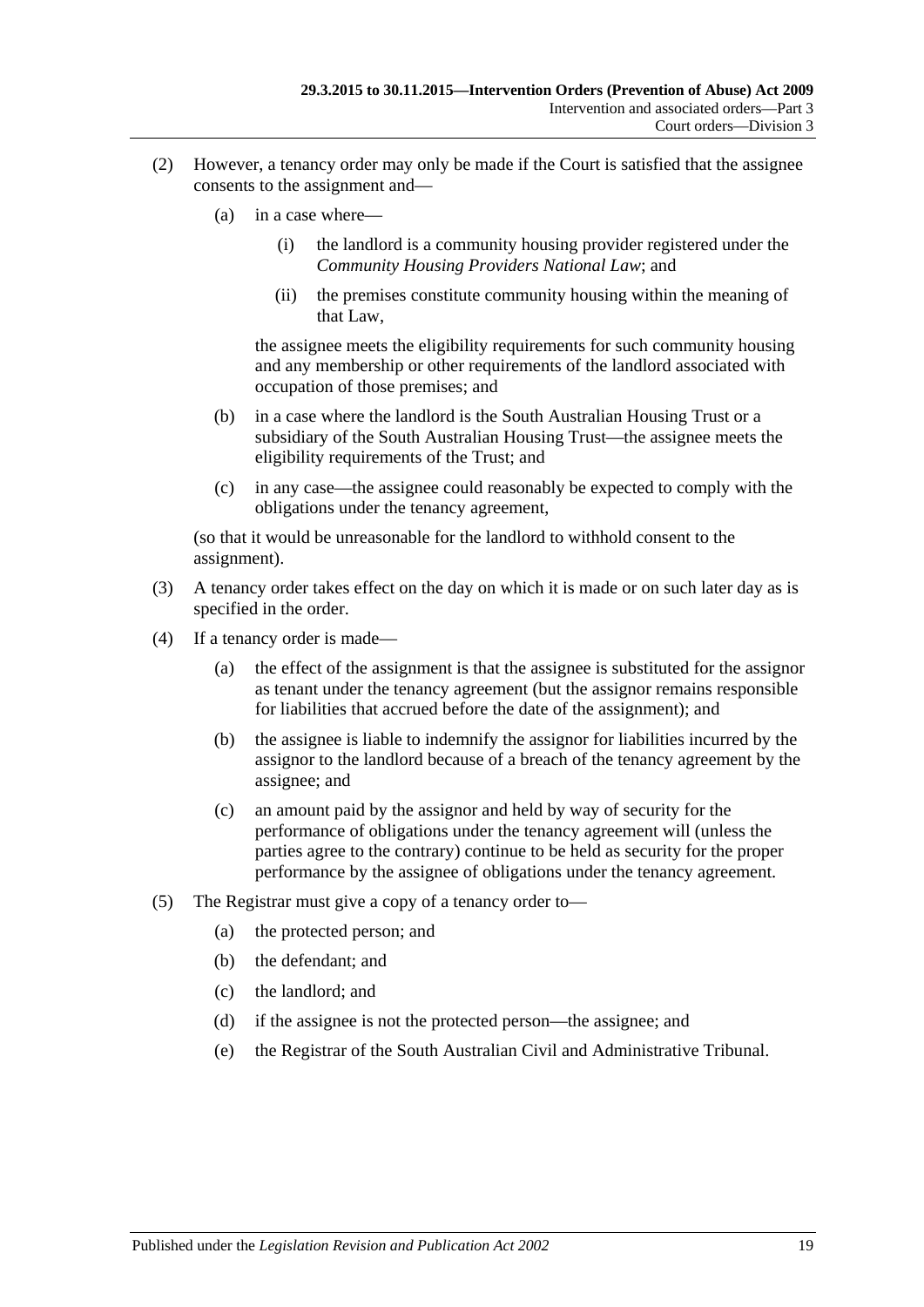# <span id="page-19-0"></span>**Division 4—Variation or revocation of orders**

#### <span id="page-19-1"></span>**26—Intervention orders**

- (1) The Court may vary or revoke an intervention order on application by—
	- (a) a police officer; or
	- (b) a person protected by the order or a suitable representative of such a person given permission to apply by the Court; or
	- (c) if the defendant or a person protected by the order is a child and there is a Children's Protection Act order under section 38 of the *[Children's Protection](http://www.legislation.sa.gov.au/index.aspx?action=legref&type=act&legtitle=Childrens%20Protection%20Act%201993)  Act [1993](http://www.legislation.sa.gov.au/index.aspx?action=legref&type=act&legtitle=Childrens%20Protection%20Act%201993)* in force in respect of the child—the Minister responsible for the administration of that Act; or
	- (d) the defendant.
- (2) If the person entitled to apply is a child, the application may be made—
	- (a) by the child with the permission of the Court, if the child has attained the age of 14 years; or
	- (b) on behalf of the child by—
		- (i) a parent or guardian of the child; or
		- (ii) a person with whom the child normally or regularly resides; or
		- (iii) any other suitable representative of the child with the permission of the Court.
- (3) An application for variation or revocation of an intervention order (other than an interim intervention order) may only be made by the defendant after the date fixed by the order.
- (4) On an application for variation or revocation of an intervention order (other than an interim intervention order) by the defendant, the Court may, without receiving submissions or evidence from the protected person, dismiss the application—
	- (a) if satisfied that the application is frivolous or vexatious; or
	- (b) if not satisfied that there has been a substantial change in the relevant circumstances since the order was issued or last varied.
- (5) The Court must, before varying or revoking an intervention order under this section—
	- (a) allow the defendant and each person protected by the order a reasonable opportunity to be heard on the matter; and
	- (b) have regard to the same matters that the Court is required to have regard to in considering whether or not to make an intervention order and in considering the terms of an intervention order.
- (6) The Court may not vary an intervention order by removing the firearms terms unless satisfied that the defendant has never been guilty of violent or intimidatory conduct and needs to have a firearm for purposes related to earning a livelihood.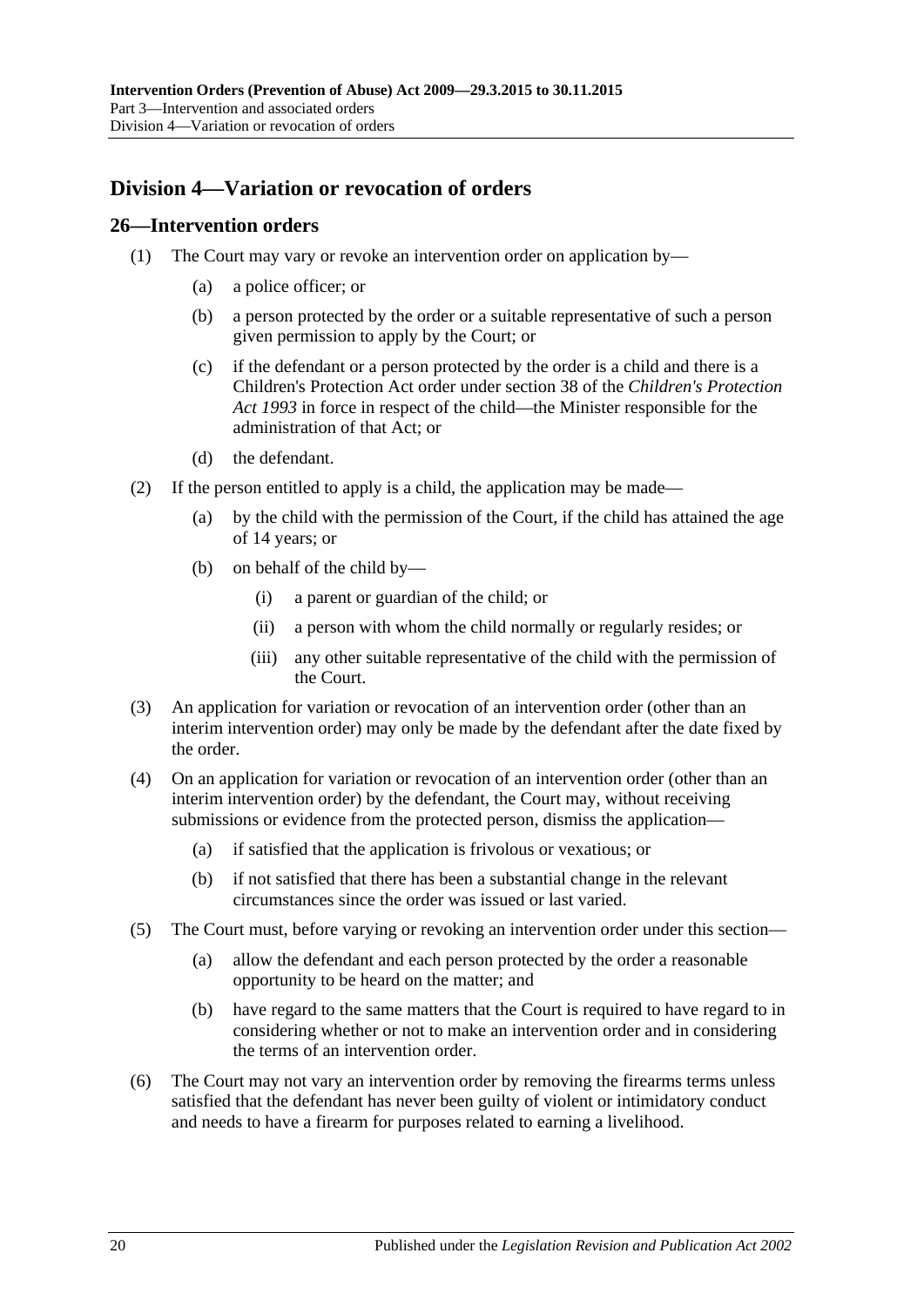- (7) If an intervention order is varied, the order in its amended form must be served on the defendant personally or in some other manner authorised by the Court and until so served—
	- (a) the variation is not binding on the defendant; but
	- (b) the order as in force prior to the variation continues to be binding on the defendant.
- (8) If an intervention order is revoked, the Principal Registrar must serve written notice of the revocation on the defendant personally or by post at the address for service provided by the defendant under this Act or in some other manner authorised by the Court.
- (9) If an intervention order is varied or revoked, the Principal Registrar must give notice of the variation or revocation to—
	- (a) the Commissioner of Police; and
	- (b) each person protected by the order; and
	- (c) if the applicant for the intervention order is not a police officer or a person protected by the order—the applicant; and
	- (d) each of the relevant public sector agencies.

## <span id="page-20-0"></span>**27—Problem gambling orders**

- (1) The Court may vary or revoke a problem gambling order—
	- (a) on revoking the intervention order with which it is associated; or
	- (b) on application by a defendant subject to the intervention order with which it is associated or a person for whose benefit the problem gambling family protection order to which the defendant is subject under the order applies.
- (2) If on revoking an intervention order the Court does not revoke an associated problem gambling order, the problem gambling family protection order to which the defendant is subject under the order continues in force under the *[Problem Gambling Family](http://www.legislation.sa.gov.au/index.aspx?action=legref&type=act&legtitle=Problem%20Gambling%20Family%20Protection%20Orders%20Act%202004)  [Protection Orders Act](http://www.legislation.sa.gov.au/index.aspx?action=legref&type=act&legtitle=Problem%20Gambling%20Family%20Protection%20Orders%20Act%202004) 2004* as if it had been issued under that Act and, consequently, is subject to variation or revocation by the Independent Gambling Authority under that Act.

## <span id="page-20-1"></span>**Division 5—Evidentiary matters**

## <span id="page-20-2"></span>**28—Burden of proof**

In proceedings under this Part, the Court is to decide questions of fact on the balance of probabilities.

## <span id="page-20-3"></span>**29—Special arrangements for evidence and cross-examination**

(1) The Court may order that special arrangements be made for taking the evidence of a person against whom it is alleged the defendant has committed or might commit an act of abuse or a child who it is alleged has been or might be exposed to the effects of an act of abuse committed by the defendant against a person.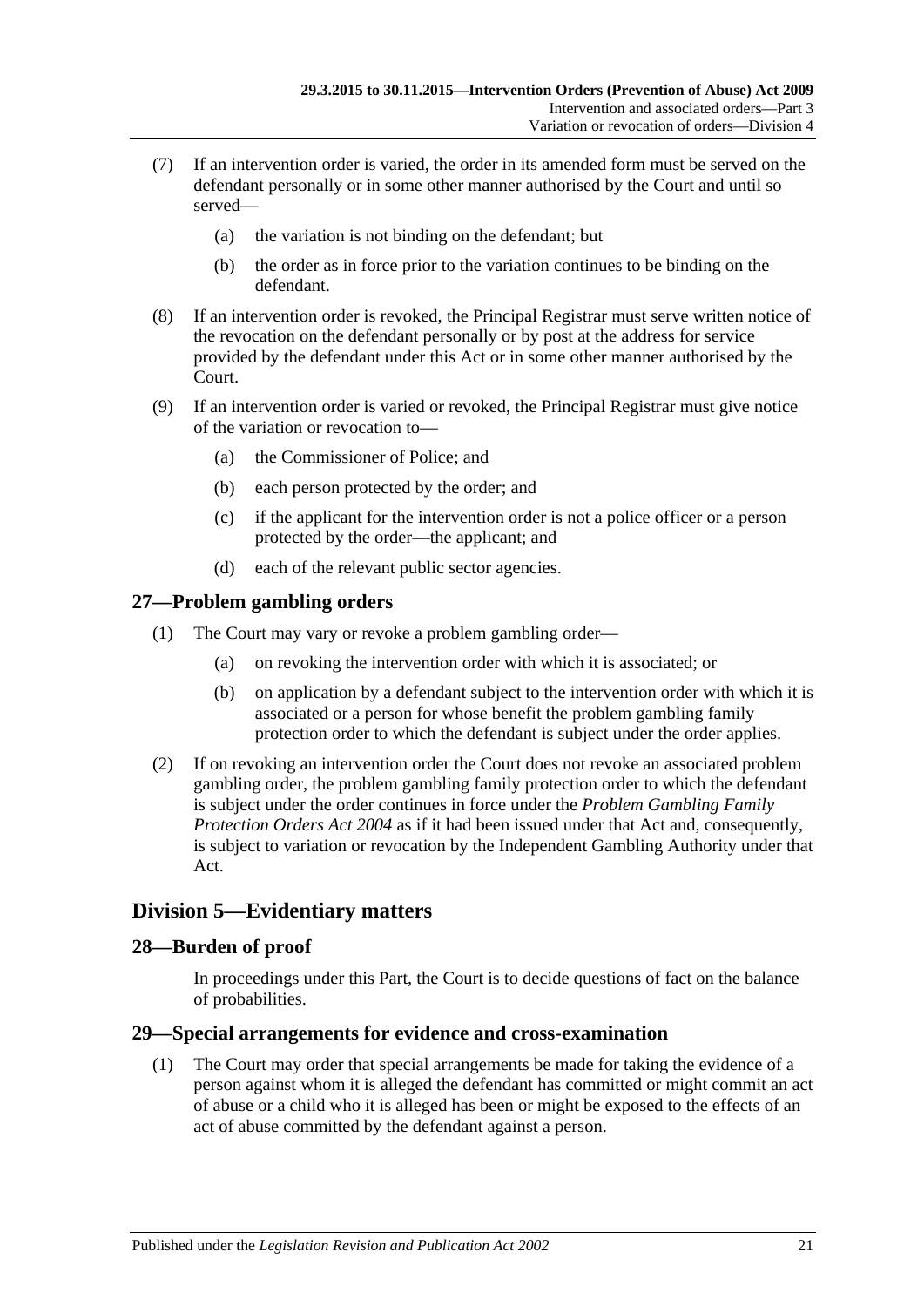- (2) Without limiting the kind of order that may be made under this section, the Court may make 1 or more of the following orders:
	- (a) an order that the evidence be given outside the Court and transmitted to the Court by means of closed circuit television;
	- (b) an order that the evidence be taken outside the Court and that an audio visual record of the evidence be made and replayed in the Court;
	- (c) an order that a screen, partition or one-way glass be placed to obscure the view of a party to whom the evidence relates or some other person;
	- (d) an order that the defendant be excluded from the place where the evidence is taken, or otherwise be prevented from directly seeing and hearing the witness while giving evidence;
	- (e) an order that the witness be accompanied by a relative or friend for the purpose of providing emotional support;
	- (f) if the witness suffers from a physical or mental disability—an order that the evidence be taken in a particular way (to be specified by the Court) that will, in the Court's opinion, facilitate the taking of evidence from the witness or minimise the witness's embarrassment or distress.
- (3) Special arrangements made under this section may relate to the evidence of the witness as a whole or to particular aspects of the evidence of the witness, such as cross-examination and re-examination.
- (4) Cross-examination of a person against whom it is alleged the defendant has committed or might commit an act of abuse or a child who it is alleged has been or might be exposed to the effects of an act of abuse committed by the defendant against a person is—
	- (a) to be by counsel; or
	- (b) if the defendant is not legally represented in the proceedings—to be undertaken—
		- (i) by the defendant submitting to the Court, in the manner required by the Court, the questions the defendant proposes the witness be asked in cross-examination and the Court (or the Court's nominee) asking the witness those of the questions submitted that are determined by the Court to be allowable in cross-examination; or
		- (ii) as otherwise directed by the Court.

# <span id="page-21-0"></span>**Part 4—Foreign intervention orders**

## <span id="page-21-1"></span>**30—Registration of foreign intervention order**

- (1) The Principal Registrar may, subject to the rules of the Court, register a foreign intervention order in the Court.
- (2) If it is proposed that a foreign intervention order be registered in the Court, the Court may, after allowing each person protected by the order a reasonable opportunity to be heard on the matter, require the Principal Registrar to serve the order on the defendant.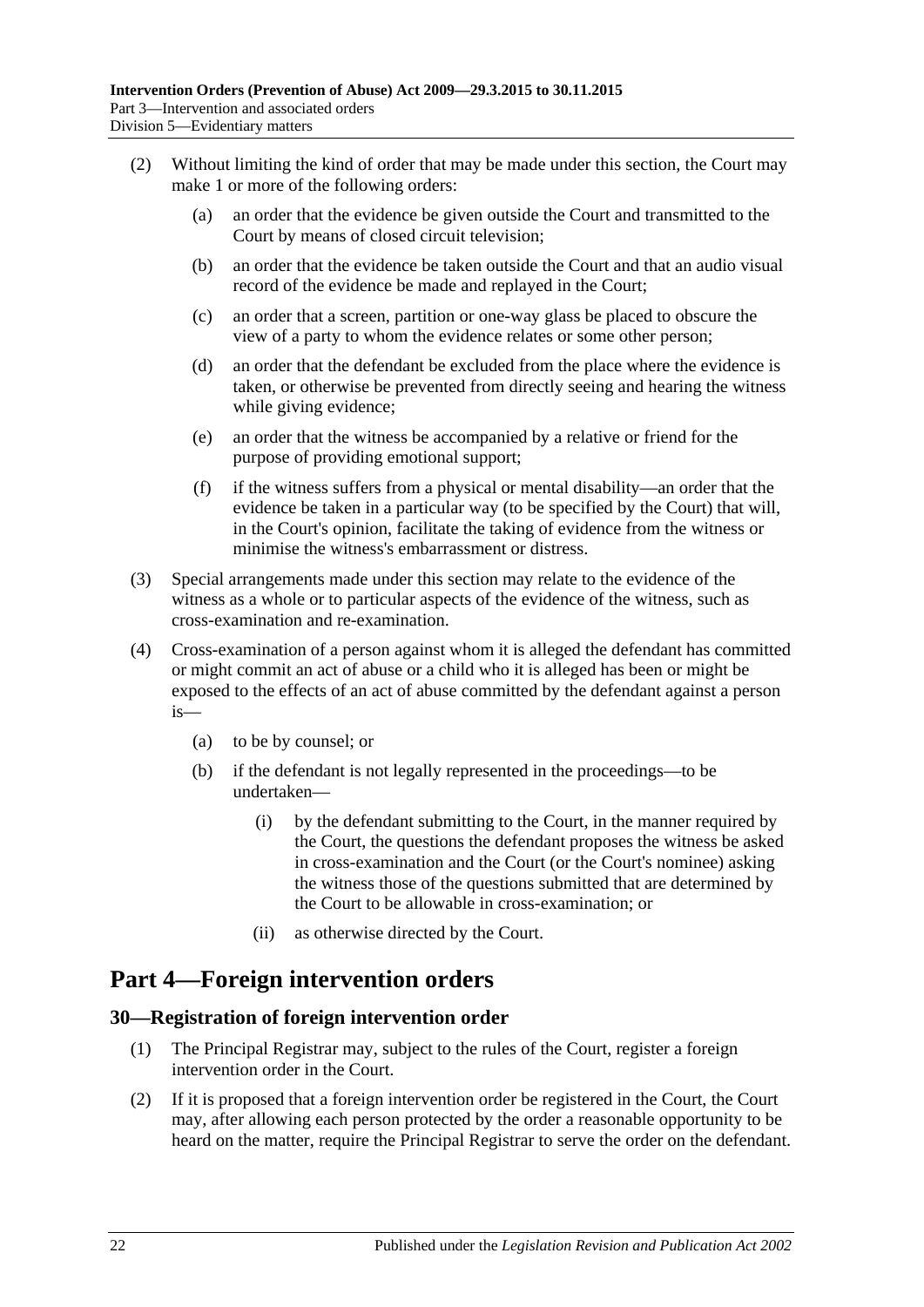- (3) If a foreign intervention order is registered under this section, the order will be taken for all purposes to be an intervention order issued under this Act.
- (4) A registered foreign intervention order required by the Court to be served on the defendant only comes into force against the defendant in this State when it is served on the defendant personally or in some other manner authorised by the Court.
- (5) A registered foreign intervention order not required by the Court to be served on the defendant comes into force against the defendant in this State on registration.
- (6) If a foreign intervention order is registered under this section, the Principal Registrar must give notice of the registration to—
	- (a) the Commissioner of Police; and
	- (b) each person protected by the order; and
	- (c) each of the relevant public sector agencies.

# <span id="page-22-1"></span><span id="page-22-0"></span>**Part 5—Offences and enforcement**

#### **Division 1—Offences**

#### <span id="page-22-4"></span><span id="page-22-2"></span>**31—Contravention of intervention order**

(1) A person who contravenes a term of an intervention order imposed under [section](#page-10-0) 13 is guilty of an offence.

Maximum penalty: \$1 250.

Expiation fee: \$160.

(2) A person who contravenes any other term of an intervention order is guilty of an offence.

Maximum penalty: Imprisonment for 2 years.

- (3) A person is not guilty of an offence of aiding, abetting, counselling or procuring the commission of an offence against this section if—
	- (a) the person is a person protected by the intervention order that has been contravened; and
	- (b) the conduct constituting contravention of the intervention order did not constitute contravention of the order in respect of another person protected by the order or of any other intervention order (of which the person was or ought reasonably to have been aware) in force against the defendant and protecting another person.
- (4) Section 10(6) of the *[Criminal Law \(Sentencing\) Act](http://www.legislation.sa.gov.au/index.aspx?action=legref&type=act&legtitle=Criminal%20Law%20(Sentencing)%20Act%201988) 1988* does not apply in relation to an offence against [subsection](#page-22-4) (1).

## <span id="page-22-3"></span>**32—Landlord not to allow access to excluded defendant**

If—

- (a) an intervention order prohibits the defendant from being on rented premises at which a protected person resides; and
- (b) the landlord of the premises has been notified of the prohibition,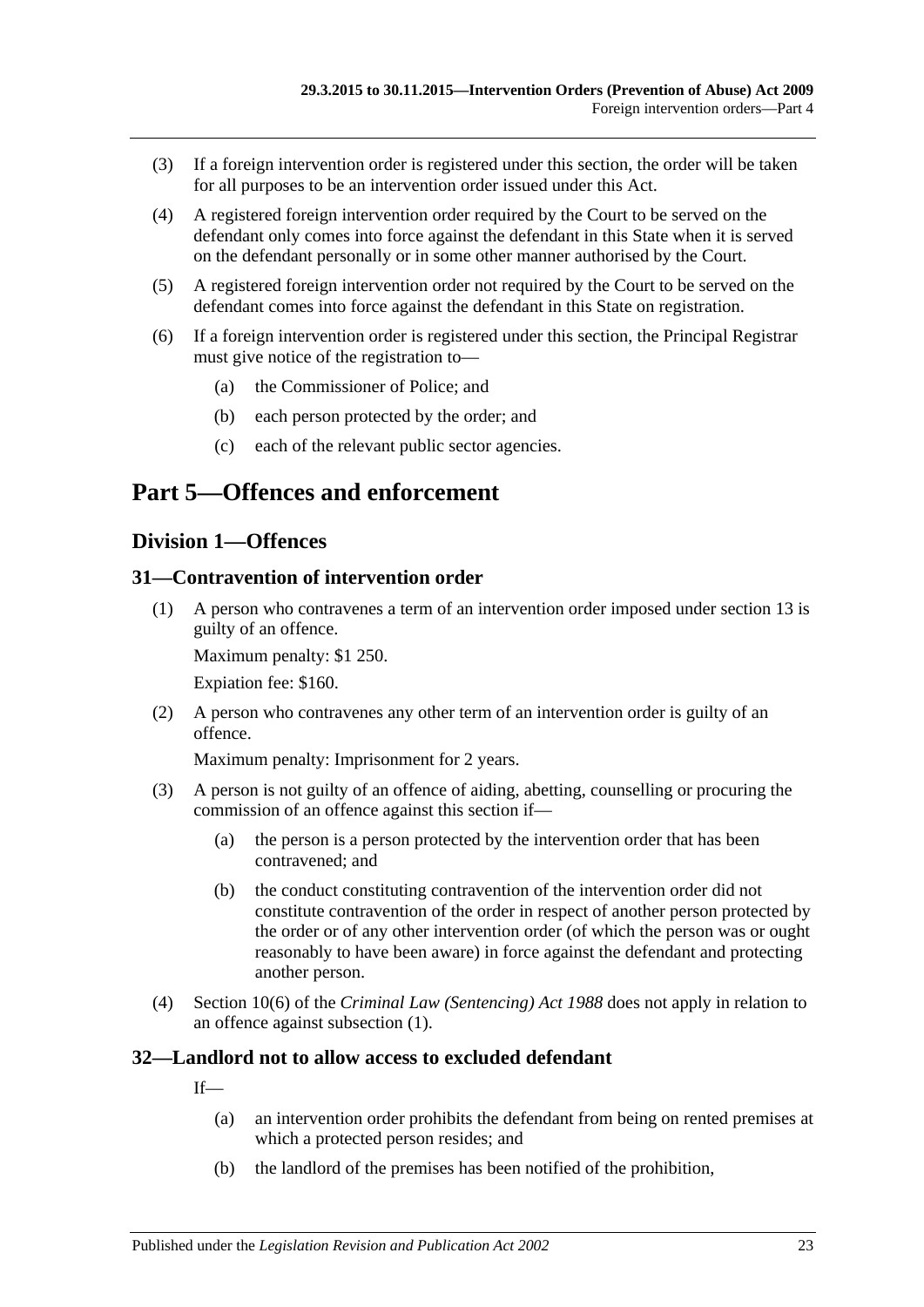the landlord is guilty of an offence if he or she provides the defendant with a key to the premises or otherwise assists or permits the defendant to gain access to the premises.

Maximum penalty: \$10 000.

## <span id="page-23-0"></span>**33—Publication of report about proceedings or orders**

A person must not publish by radio, television, newspaper or in any other way a report about proceedings under this Act, or an order issued or registered under this Act, if the report identifies, or contains information tending to identify—

- (a) any person involved in the proceedings (including a witness but not including a person involved in an official capacity or the defendant); or
- (b) any person protected by the order; or
- (c) a child of a person protected by the order or of the defendant,

without the consent of that person.

Maximum penalty:

- (a) in the case of a natural person—\$10 000;
- (b) in the case of a body corporate—\$120 000.

# <span id="page-23-1"></span>**Division 2—Special police powers**

## <span id="page-23-2"></span>**34—Powers facilitating service of intervention order**

- (1) If a police officer proposes to issue an interim intervention order against a person, the officer may—
	- (a) require the person to remain at a particular place for so long as may be necessary for the order to be prepared and served; and
	- (b) if the person refuses or fails to comply with the requirement or the officer has reasonable grounds to believe that the requirement will not be complied with—arrest and detain the person in custody (without warrant) for—
		- (i) so long as may be necessary for the order to be prepared and served; or
		- (ii) 2 hours or such longer period as is approved by the Court,

whichever is the lesser.

- (2) If a police officer proposes to apply to the Court for an intervention order against a person, the officer may—
	- (a) require the person to remain at a particular place for so long as may be necessary for the application to be determined and, if an interim intervention order is issued by the Court, for the order to be prepared and served; and
	- (b) if the person refuses or fails to comply with the requirement or the officer has reasonable grounds to believe that the requirement will not be complied with—arrest and detain the person in custody (without warrant) for—
		- (i) so long as may be necessary for the application to be determined and, if an interim intervention order is issued, for the order to be prepared and served; or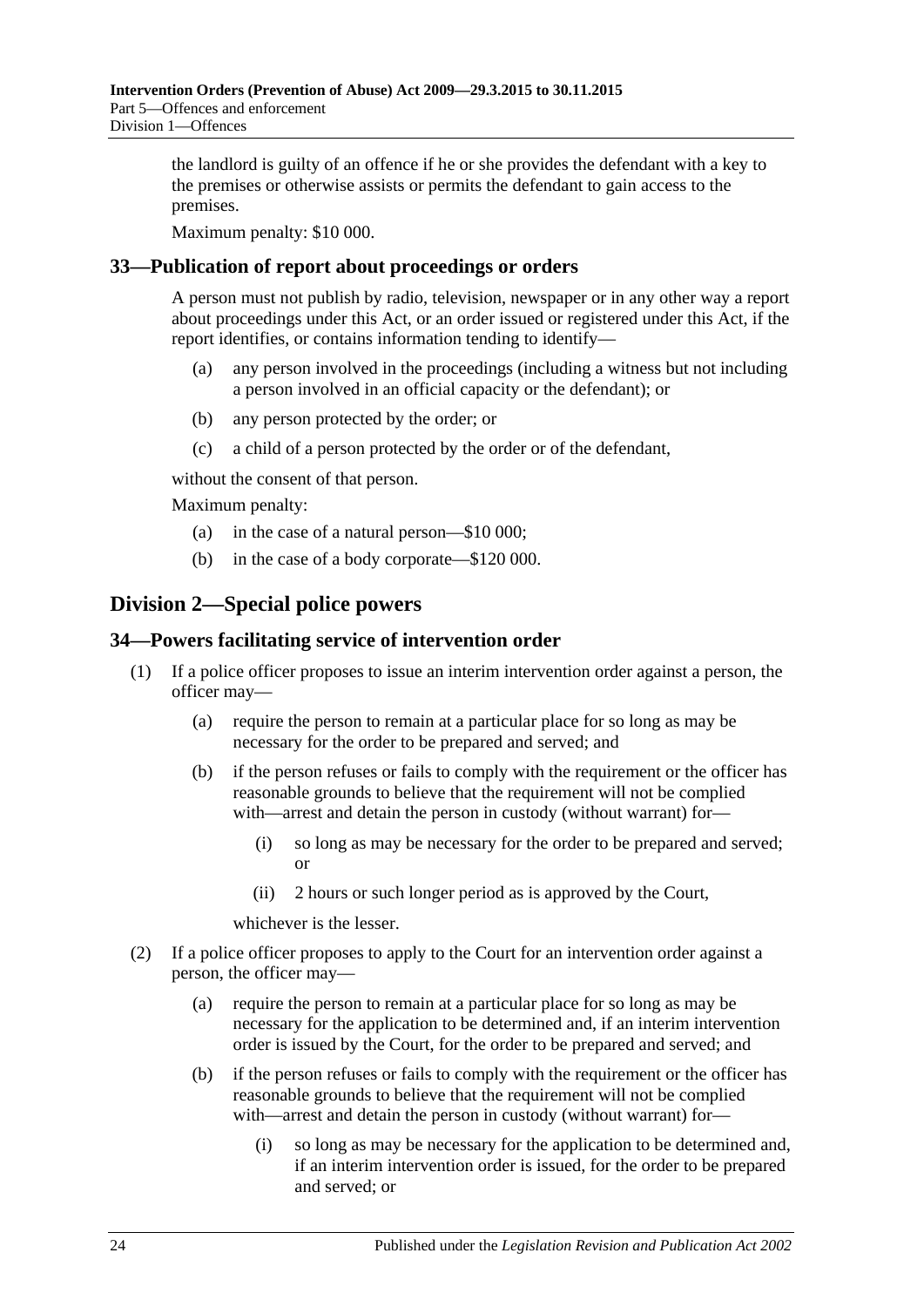(ii) 2 hours or such longer period as is approved by the Court,

whichever is the lesser.

- (3) If a police officer has reason to believe that a person is subject to an intervention order that has not been served on the person, the officer may—
	- (a) require the person to remain at a particular place for so long as may be necessary for the order to be served; and
	- (b) if the person refuses or fails to comply with the requirement or the officer has reasonable grounds to believe that the requirement will not be complied with—arrest and detain the person in custody (without warrant) for—
		- (i) so long as may be necessary for the order to be served; or
		- (ii) 2 hours or such longer period as is approved by the Court,

whichever is the lesser.

(4) The Court may, on application by a police officer, extend a period of detention under this section if satisfied that it is appropriate to do so in the circumstances, but not so that the aggregate period of detention of the person exceeds 8 hours.

## <span id="page-24-2"></span><span id="page-24-0"></span>**35—Powers following service of intervention order**

- (1) If a police officer believes on reasonable grounds that, in conjunction with serving an intervention order, it is necessary to arrest and detain the defendant in custody for a short period to prevent the immediate commission of abuse against a person protected by the order or to enable measures to be taken immediately for the protection of a person protected by the order, the police officer may arrest and detain the defendant in custody (without warrant) for—
	- (a) so long as may be necessary to prevent the immediate commission of abuse against a person protected by the order or to enable measures to be taken immediately for the protection of a person protected by the order; or
	- (b) 6 hours or such longer period as is approved by the Court,

whichever is the lesser.

(2) The Court may, on application by a police officer, extend a period of detention under [subsection](#page-24-2) (1) if satisfied that it is appropriate to do so in the circumstances, but not so that the aggregate period of detention of the person exceeds 24 hours.

## <span id="page-24-1"></span>**36—Power to arrest and detain for contravention of intervention order**

- (1) If a police officer has reason to suspect that a person has contravened an intervention order, the officer may, without warrant, arrest and detain the person.
- (2) A person arrested and detained under this section must be brought before the Court as soon as practicable, and in any event, not more than 24 hours after arrest, to be dealt with for the alleged offence.
- (3) In calculating the time that has elapsed since arrest for the purposes of this section, no period falling on a Saturday, Sunday or public holiday will be counted.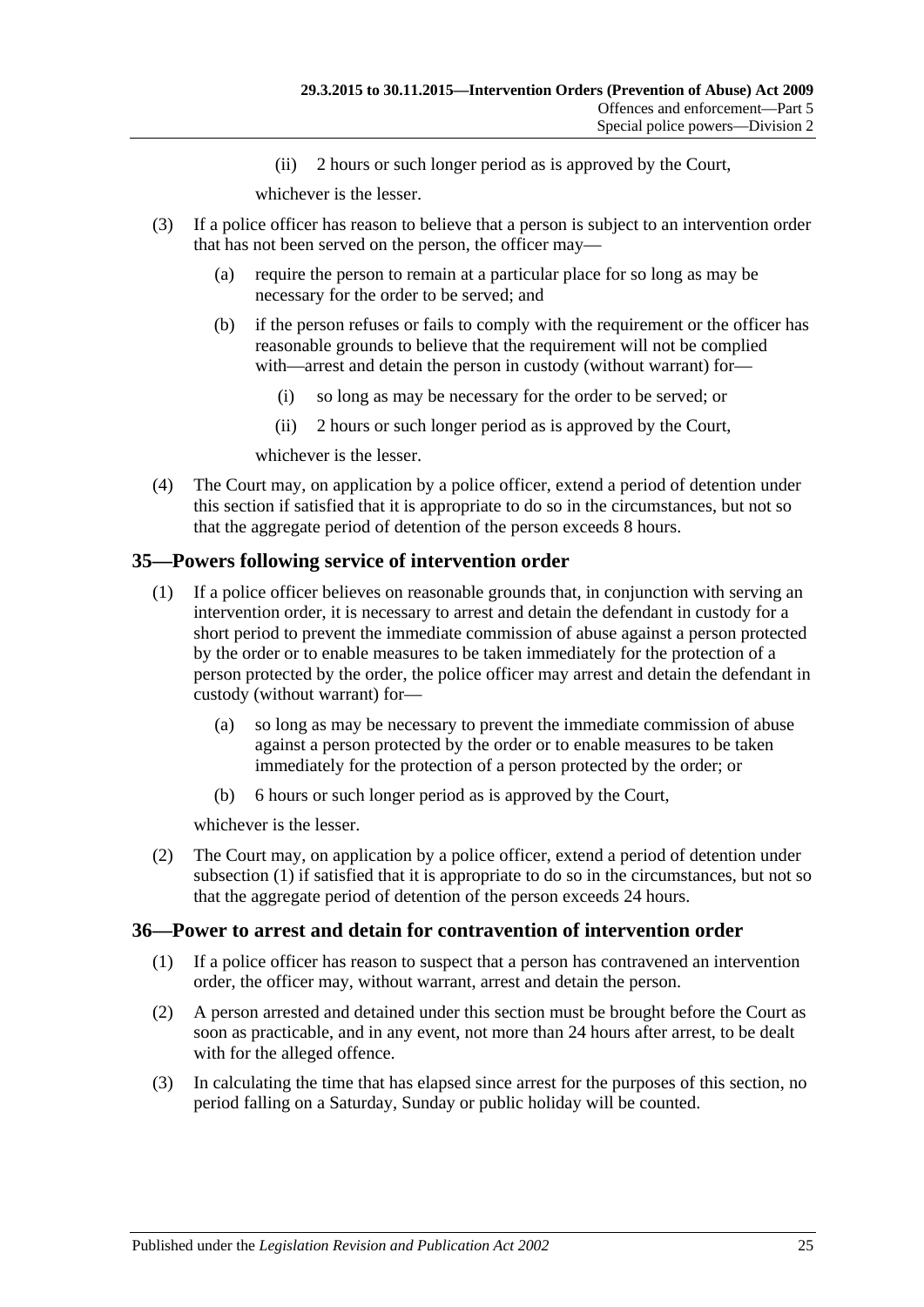## <span id="page-25-0"></span>**37—Power to search for weapons and articles required to be surrendered by intervention order**

- (1) If an intervention order requires the defendant to surrender specified weapons or articles, a police officer may—
	- (a) search the defendant and anything in the defendant's possession for such a weapon or article; and
	- (b) enter any premises or vehicle where such a weapon or article is reasonably suspected to be and search for such a weapon or article,

and take possession of the weapon or article.

- (2) A police officer may use reasonable force in the exercise of powers under this section (including reasonable force to break into or open any part of, or anything in or on any premises or vehicle).
- (3) In the exercise of powers under this section a police officer may be assisted by such persons as he or she considers necessary in the circumstances.

## <span id="page-25-1"></span>**Division 3—Disclosure of information**

#### <span id="page-25-2"></span>**38—Disclosure to police of information relevant to locating defendant**

A public sector agency that is bound by the State's Information Privacy Principles, or a person providing services to a public sector agency under a contract that provides that the person is bound by the State's Information Privacy Principles, must, on request, make available to a police officer information under the control of the agency or person that could reasonably be expected to assist in locating a defendant on whom an intervention order is to be served.

# <span id="page-25-3"></span>**Part 6—Miscellaneous**

#### <span id="page-25-4"></span>**39—Delegation by intervention program manager**

- (1) An intervention program manager may, by instrument in writing, delegate a power or function under this Act to—
	- (a) a particular person; or
	- (b) the person for the time being performing particular duties or holding or acting in a particular position.
- (2) A power or function delegated under this section may, if the instrument of delegation so provides, be further delegated.
- (3) A delegation—
	- (a) may be absolute or conditional; and
	- (b) does not derogate from the power of the delegator to act personally in a matter; and
	- (c) is revocable at will.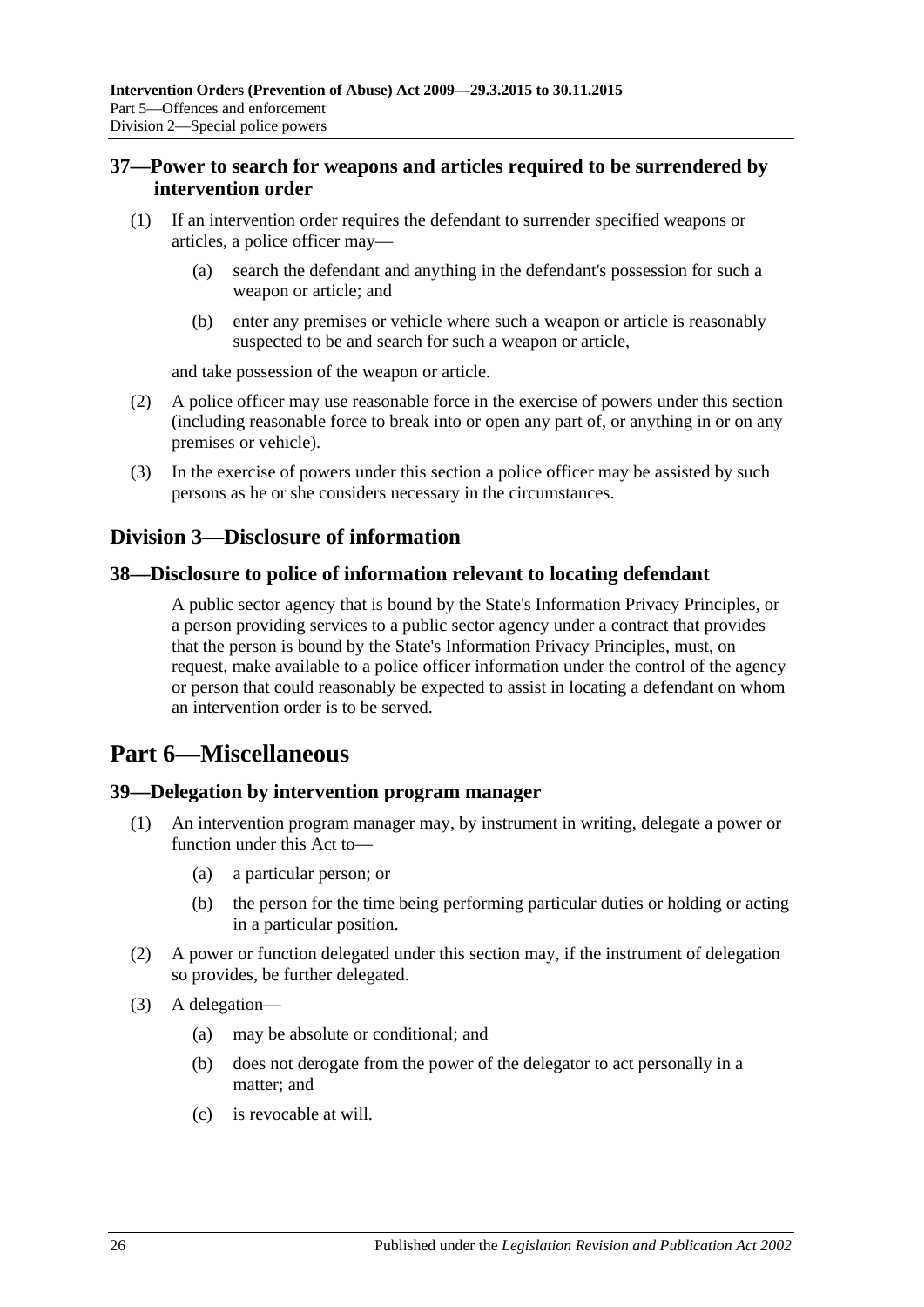#### <span id="page-26-0"></span>**40—Dealing with items surrendered under intervention order**

- (1) A firearm that has been surrendered to the Registrar of Firearms as required by the terms of an intervention order is to be dealt with under the *[Firearms Act](http://www.legislation.sa.gov.au/index.aspx?action=legref&type=act&legtitle=Firearms%20Act%201977) 1977* as if it had been surrendered under that Act.
- (2) Any other weapons or articles surrendered as required by the terms of an intervention order must be dealt with or disposed of as directed by the Court.

#### <span id="page-26-1"></span>**41—Evidentiary provision**

In proceedings for an offence against this Act, a certificate apparently signed by a case manager certifying that a specified defendant has contravened requirements regulating participation in an intervention program or an assessment by the intervention program manager constitutes proof of the matters so certified in the absence of proof to the contrary.

#### <span id="page-26-2"></span>**42—Regulations**

The Governor may make such regulations as are contemplated by, or necessary or expedient for the purposes of, this Act.

# <span id="page-26-3"></span>**Schedule 1—Transitional provisions**

# **Part 15—Transitional provisions**

## <span id="page-26-4"></span>**37—Continuance of restraining orders**

- (1) A domestic violence restraining order in force under the *[Domestic Violence Act](http://www.legislation.sa.gov.au/index.aspx?action=legref&type=act&legtitle=Domestic%20Violence%20Act%201994) 1994* immediately before the commencement of this clause continues in force as if it were an intervention order issued under this Act by the Court.
- (2) A restraining order in force under section 99 of the *[Summary Procedure Act](http://www.legislation.sa.gov.au/index.aspx?action=legref&type=act&legtitle=Summary%20Procedure%20Act%201921) 1921* immediately before the commencement of this clause continues in force as if it were an intervention order issued under this Act by the Court.
- (3) A reference in this clause to a domestic violence restraining order, or a restraining order, in force at a particular time includes a reference to such an order that has been issued but not served on a defendant at that time.
- (4) If an intervention order continued in force under this clause includes a term under which the order expires and an application is made to vary or revoke the order, the Court must, if the order is to continue in force, vary the order so as to remove the term and make the order ongoing.

## <span id="page-26-5"></span>**38—Continuance of registered foreign restraining orders**

- (1) A foreign domestic violence restraining order registered under the *[Domestic Violence](http://www.legislation.sa.gov.au/index.aspx?action=legref&type=act&legtitle=Domestic%20Violence%20Act%201994)  Act [1994](http://www.legislation.sa.gov.au/index.aspx?action=legref&type=act&legtitle=Domestic%20Violence%20Act%201994)* immediately before the commencement of this clause continues in force as if it were a foreign intervention order registered under this Act.
- (2) A foreign restraining order registered under the *[Summary Procedure Act](http://www.legislation.sa.gov.au/index.aspx?action=legref&type=act&legtitle=Summary%20Procedure%20Act%201921) 1921* immediately before the commencement of this clause and declared by the regulations to be an order to which this subclause applies continues in force as if it were a foreign intervention order registered under this Act.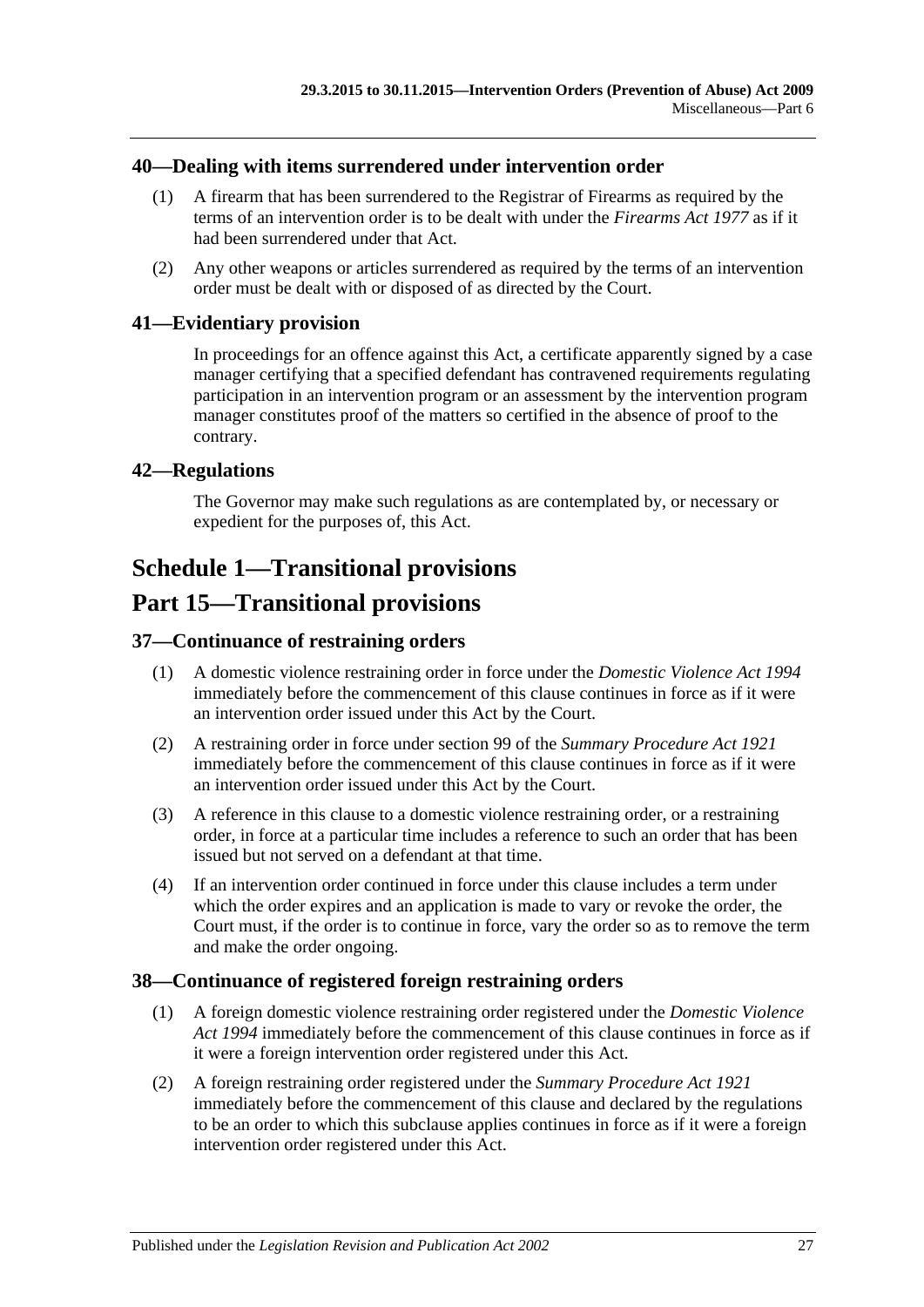# <span id="page-27-0"></span>**Legislative history**

## **Notes**

- Amendments of this version that are uncommenced are not incorporated into the text.
- Please note—References in the legislation to other legislation or instruments or to titles of bodies or offices are not automatically updated as part of the program for the revision and publication of legislation and therefore may be obsolete.
- Earlier versions of this Act (historical versions) are listed at the end of the legislative history.
- For further information relating to the Act and subordinate legislation made under the Act see the Index of South Australian Statutes or www.legislation.sa.gov.au.

# **Legislation repealed by principal Act**

The *Intervention Orders (Prevention of Abuse) Act 2009* repealed the following:

*Domestic Violence Act 1994*

# **Legislation amended by principal Act**

The *Intervention Orders (Prevention of Abuse) Act 2009* amended the following:

*Bail Act 1985 Criminal Law Consolidation Act 1935 Criminal Law (Sentencing) Act 1988 Cross-border Justice Act 2009 District Court Act 1991 Evidence Act 1929 Firearms Act 1977 Magistrates Court Act 1991 Problem Gambling Family Protection Orders Act 2004 Summary Procedure Act 1921 Supreme Court Act 1935 Youth Court Act 1993*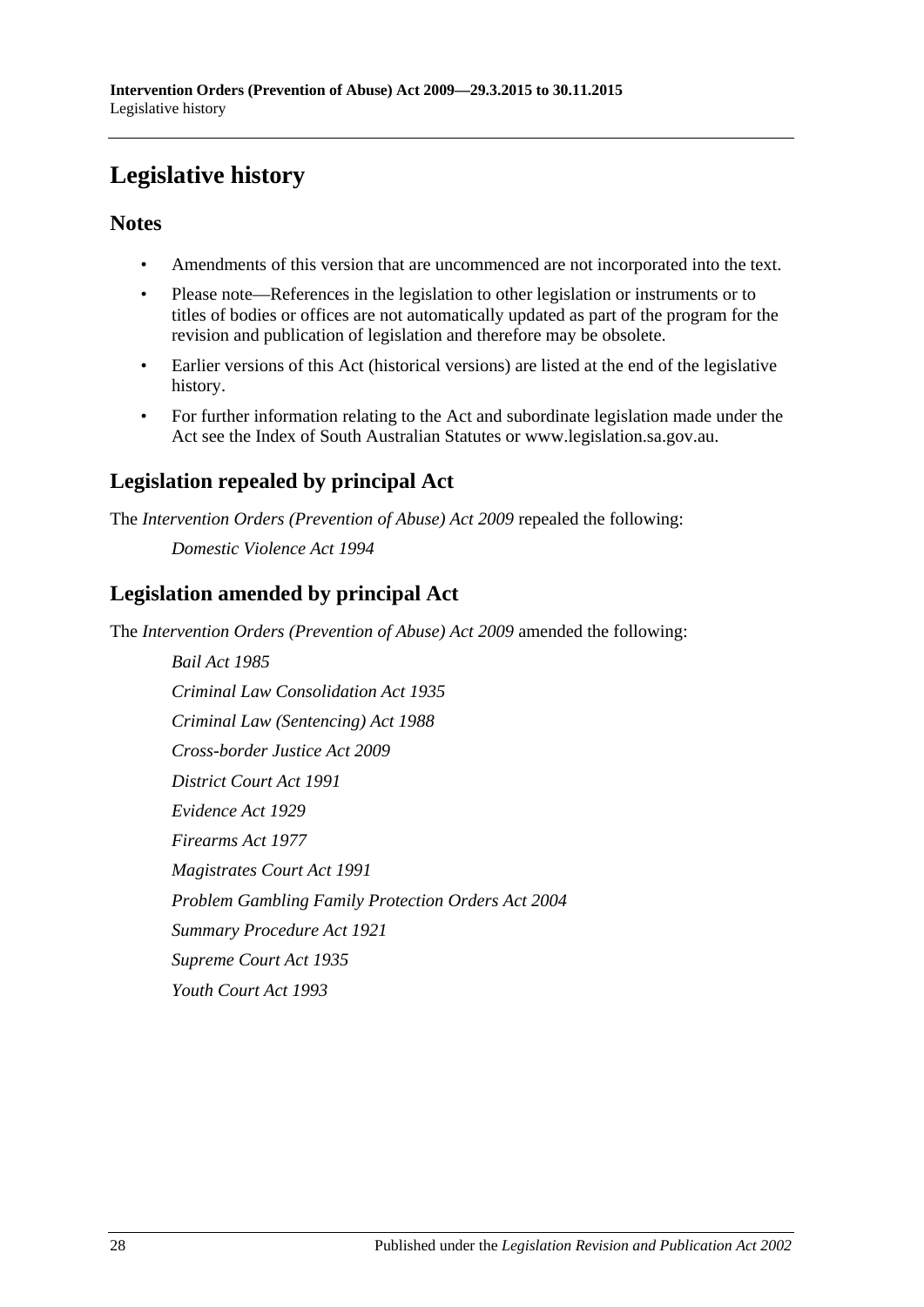# **Principal Act and amendments**

New entries appear in bold.

| Year    | N <sub>o</sub> | Title                                                                                     | Assent     | Commencement                                                                                                                                                                                                                |
|---------|----------------|-------------------------------------------------------------------------------------------|------------|-----------------------------------------------------------------------------------------------------------------------------------------------------------------------------------------------------------------------------|
| 2009    | 85             | Intervention Orders (Prevention of<br>Abuse) Act 2009                                     | 10.12.2009 | 9.12.2011 (Gazette 20.10.2011 p4269)<br>except Sch $1$ (cll $20(2)$ , 22, 23 (insofar as<br>it deletes s 99A of Summary Procedure<br>Act 1921), 24, 27(1), 28–30 &<br>33)—uncommenced—will not be brought<br>into operation |
| 2011    | 46             | <b>Education and Early Childhood</b><br>Services (Registration and Standards)<br>Act 2011 | 8.12.2011  | Sch 3 (cl 20)-1.1.2012 ( <i>Gazette</i><br>15.12.2011 p4986)                                                                                                                                                                |
| 2012    | - 12           | <b>Statutes Amendment (Serious and</b><br>Organised Crime) Act 2012                       | 10.5.2012  | Pt 9 (s 43)—17.6.2012 ( <i>Gazette</i><br>14.6.2012 p2756)                                                                                                                                                                  |
| 2013 65 |                | <b>Community Housing Providers</b><br>(National Law) (South Australia)<br>Act 2013        | 21.11.2013 | Sch 3 (cll 3 & 4)-1.4.2014 ( <i>Gazette</i><br>$6.2.2014$ $p547$ )                                                                                                                                                          |
| 2014 26 |                | <b>Statutes Amendment (SACAT)</b><br>Act 2014                                             | 11.12.2014 | Pt 9 (s 99)-29.3.2015 (Gazette 5.3.2015<br><i>p883</i> )                                                                                                                                                                    |
| 2015    | -14            | Intervention Orders (Prevention of<br>Abuse) (Miscellaneous) Amendment<br>Act 2015        | 9.7.2015   | Pt 2 (ss $4-22$ )-1.12.2015 ( <i>Gazette</i><br>19.11.2015 p4975)                                                                                                                                                           |

# **Provisions amended**

New entries appear in bold.

Entries that relate to provisions that have been deleted appear in italics.

| Provision                        | How varied                                                            | Commencement |
|----------------------------------|-----------------------------------------------------------------------|--------------|
| Long title                       | amended under Legislation Revision and<br><b>Publication Act 2002</b> | 1.1.2012     |
| Pt1                              |                                                                       |              |
| s <sub>2</sub>                   | omitted under Legislation Revision and<br><b>Publication Act 2002</b> | 1.1.2012     |
| s <sub>3</sub>                   |                                                                       |              |
| s(3(1))                          |                                                                       |              |
| co-operative                     | registered housing deleted by 65/2013 Sch 3 cl 3                      | 1.4.2014     |
| relevant public<br>sector agency | amended by 46/2011 Sch 3 cl 20                                        | 1.1.2012     |
| $Pt\,3$                          |                                                                       |              |
| s 9                              | amended by 12/2012 s 43                                               | 17.6.2012    |
| s <sub>25</sub>                  |                                                                       |              |
| $s\,25(2)$                       | amended by 65/2013 Sch 3 cl 4                                         | 1.4.2014     |
| s 25(5)                          | amended by 26/2014 s 99                                               | 29.3.2015    |
| Sch 1                            |                                                                       |              |
| Pts $1-14$                       | omitted under Legislation Revision and<br><b>Publication Act 2002</b> | 1.1.2012     |